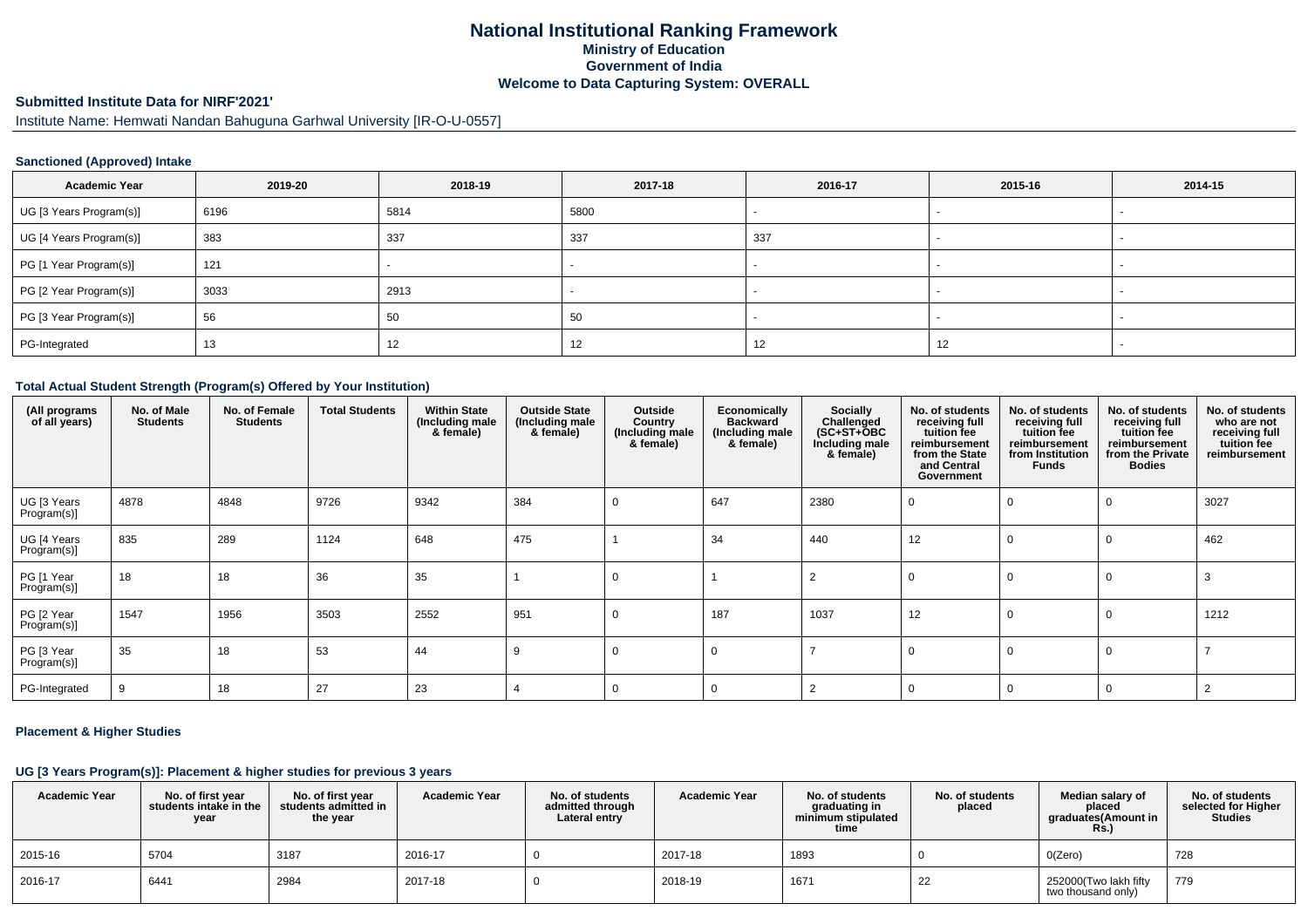| 2018-19<br>0(Zero)<br>$\overline{10}$<br>$\sim$ $\sim$<br>5800<br>2019-20<br>$ 2017-18$<br>ျခဲ့သ<br>-31.171<br>~~<br>ے ب |  |
|--------------------------------------------------------------------------------------------------------------------------|--|
|--------------------------------------------------------------------------------------------------------------------------|--|

# **UG [4 Years Program(s)]: Placement & higher studies for previous 3 years**

| <b>Academic Year</b> | No. of first year<br>students intake in the<br>year | No. of first vear<br>students admitted in<br>the year | <b>Academic Year</b> | No. of students<br>admitted through<br>Lateral entry | <b>Academic Year</b> | No. of students<br>graduating in<br>minimum stipulated<br>time | No. of students<br>placed | Median salary of<br>placed<br>graduates(Amount in<br><b>Rs.)</b> | No. of students<br>selected for Higher<br><b>Studies</b> |
|----------------------|-----------------------------------------------------|-------------------------------------------------------|----------------------|------------------------------------------------------|----------------------|----------------------------------------------------------------|---------------------------|------------------------------------------------------------------|----------------------------------------------------------|
| 2014-15              | 337                                                 | 253                                                   | 2015-16              | 16                                                   | 2017-18              | 206                                                            |                           | O(Zero)                                                          | 10                                                       |
| 2015-16              | 337                                                 | 266                                                   | 2016-17              | 26                                                   | 2018-19              | 189                                                            |                           | O(Zero)                                                          | 13                                                       |
| 2016-17              | 337                                                 | 266                                                   | 2017-18              | 40                                                   | 2019-20              | 126                                                            | 16                        | 275000(Two lac<br>Seventy five thousand                          | 35                                                       |

# **PG [1 Years Program(s)]: Placement & higher studies for previous 3 years**

| <b>Academic Year</b> | No. of first year<br>students intake in the<br>year | No. of first year<br>students admitted in<br>the year | <b>Academic Year</b> | No. of students graduating in minimum<br>stipulated time | No. of students<br>placed | Median salary of<br>placed<br>graduates(Amount in<br>Rs.) | No. of students<br>selected for Higher<br><b>Studies</b> |
|----------------------|-----------------------------------------------------|-------------------------------------------------------|----------------------|----------------------------------------------------------|---------------------------|-----------------------------------------------------------|----------------------------------------------------------|
| 2017-18              | 110                                                 | 52                                                    | 2017-18              | 45                                                       |                           | O(Zero)                                                   |                                                          |
| 2018-19              | 110                                                 | 42                                                    | 2018-19              | 35                                                       |                           | O(Zero)                                                   |                                                          |
| 2019-20              | 121                                                 | 36                                                    | 2019-20              | 32                                                       |                           | O(Zero)                                                   |                                                          |

# **PG [2 Years Program(s)]: Placement & higher studies for previous 3 years**

| <b>Academic Year</b> | No. of first year<br>students intake in the<br>year | No. of first year<br>students admitted in<br>the year | <b>Academic Year</b> | No. of students graduating in minimum<br>stipulated time | No. of students<br>placed | Median salary of<br>placed<br>graduates(Amount in<br><b>Rs.)</b>          | No. of students<br>selected for Higher<br><b>Studies</b> |
|----------------------|-----------------------------------------------------|-------------------------------------------------------|----------------------|----------------------------------------------------------|---------------------------|---------------------------------------------------------------------------|----------------------------------------------------------|
| 2016-17              | 2942                                                | 1545                                                  | 2017-18              | 1393                                                     | 28                        | 223380(Two lakh<br>twenty three thousand<br>three hundred eighty<br>only) |                                                          |
| 2017-18              | 2932                                                | 1771                                                  | 2018-19              | 1572                                                     |                           | O(Zero)                                                                   | 23                                                       |
| 2018-19              | 2913                                                | 1723                                                  | 2019-20              | 1371                                                     | 43                        | 258000(Two lac fifty<br>eight thousand)                                   | 12                                                       |

## **PG [3 Years Program(s)]: Placement & higher studies for previous 3 years**

| <b>Academic Year</b> | No. of first year<br>students intake in the<br>year | No. of first year<br>students admitted in<br>the year | <b>Academic Year</b> | No. of students<br>admitted through<br>Lateral entry | <b>Academic Year</b> | No. of students<br>graduating in<br>minimum stipulated<br>time | No. of students<br>placed | Median salary of<br>placed<br>graduates(Amount in<br><b>Rs.)</b> | No. of students<br>selected for Higher<br><b>Studies</b> |
|----------------------|-----------------------------------------------------|-------------------------------------------------------|----------------------|------------------------------------------------------|----------------------|----------------------------------------------------------------|---------------------------|------------------------------------------------------------------|----------------------------------------------------------|
| 2015-16              | 50                                                  | 20                                                    | 2016-17              |                                                      | 2017-18              | 16                                                             |                           | O(Zero)                                                          |                                                          |
| 2016-17              | 50                                                  | 22                                                    | 2017-18              |                                                      | 2018-19              | 18                                                             |                           | O(Zero)                                                          |                                                          |
| 2017-18              | 50                                                  | 14                                                    | 2018-19              |                                                      | 2019-20              | 13                                                             |                           | 180000(One Lac<br>Eighty thousand)                               |                                                          |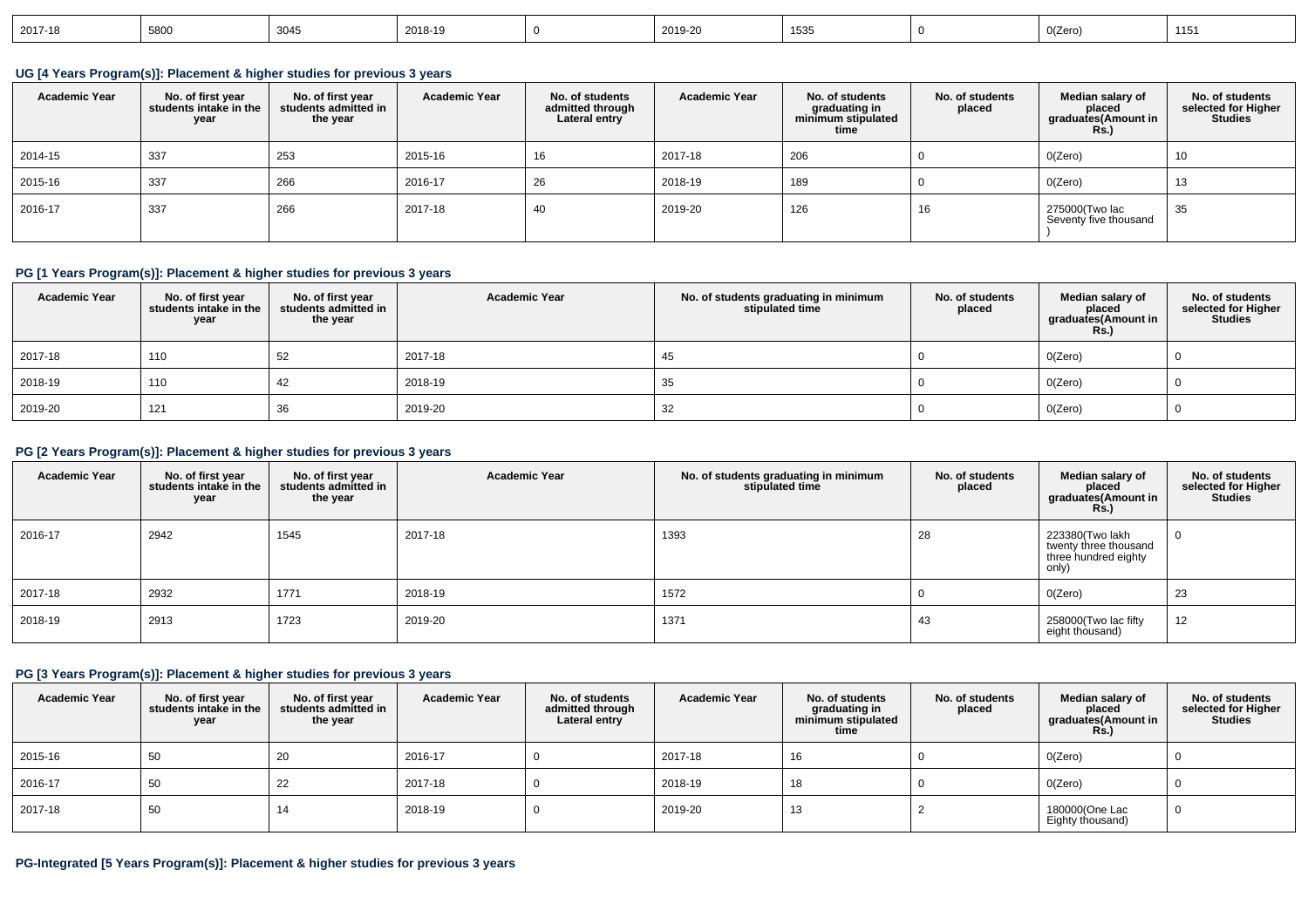| <b>Academic Year</b> | No. of first year<br>students intake in the<br>year | No. of first year<br>students admitted in<br>the year | <b>Academic Year</b> | No. of students graduating in minimum<br>stipulated time | No. of students<br>placed | Median salary of<br>placed<br>graduates (Amount in<br><b>Rs.)</b> | No. of students<br>selected for Higher<br><b>Studies</b> |
|----------------------|-----------------------------------------------------|-------------------------------------------------------|----------------------|----------------------------------------------------------|---------------------------|-------------------------------------------------------------------|----------------------------------------------------------|
| 2013-14              | 12                                                  |                                                       | 2017-18              |                                                          |                           | O(Zero)                                                           |                                                          |
| 2014-15              | ے ا                                                 |                                                       | 2018-19              |                                                          |                           | O(Zero)                                                           |                                                          |
| 2015-16              | 12                                                  |                                                       | 2019-20              |                                                          |                           | O(Zero)                                                           |                                                          |

### **Ph.D Student Details**

| Ph.D (Student pursuing doctoral program till 2019-20 Students admitted in the academic year 2020-21 should not be entered here.) |         |                       |         |  |  |  |  |
|----------------------------------------------------------------------------------------------------------------------------------|---------|-----------------------|---------|--|--|--|--|
|                                                                                                                                  |         | <b>Total Students</b> |         |  |  |  |  |
| Full Time                                                                                                                        |         | 321                   |         |  |  |  |  |
| Part Time                                                                                                                        |         |                       |         |  |  |  |  |
| No. of Ph.D students graduated (including Integrated Ph.D)                                                                       |         |                       |         |  |  |  |  |
|                                                                                                                                  | 2019-20 | 2018-19               | 2017-18 |  |  |  |  |
| Full Time                                                                                                                        | 89      | 53                    | 134     |  |  |  |  |
| Part Time                                                                                                                        |         |                       |         |  |  |  |  |

# **Online Education**

| . Does all programs/courses were completed on time.                 | Yes                                                                                                                                                                                                                                                                                                                                                                                                                                                                                                                                                                                                                                                                                                                                                                                                                                                                                                                                                                                                                                                                                                                                                                                                                                                                                                                                                                                                                                                                                                                                                                                                                                                                                                                                                                                                                                                                                                                                                                                                                                                                                                                                                                                                                                                                                                                                                                                                                                                                                                                                                                                                                                                                                                                                                                                                                                                                                                                                                                                                                                                                                                                                                                                                                                                                                                                                                                                                                                                                                                                                                                                                                                                                                                                                                                                                                                               |
|---------------------------------------------------------------------|---------------------------------------------------------------------------------------------------------------------------------------------------------------------------------------------------------------------------------------------------------------------------------------------------------------------------------------------------------------------------------------------------------------------------------------------------------------------------------------------------------------------------------------------------------------------------------------------------------------------------------------------------------------------------------------------------------------------------------------------------------------------------------------------------------------------------------------------------------------------------------------------------------------------------------------------------------------------------------------------------------------------------------------------------------------------------------------------------------------------------------------------------------------------------------------------------------------------------------------------------------------------------------------------------------------------------------------------------------------------------------------------------------------------------------------------------------------------------------------------------------------------------------------------------------------------------------------------------------------------------------------------------------------------------------------------------------------------------------------------------------------------------------------------------------------------------------------------------------------------------------------------------------------------------------------------------------------------------------------------------------------------------------------------------------------------------------------------------------------------------------------------------------------------------------------------------------------------------------------------------------------------------------------------------------------------------------------------------------------------------------------------------------------------------------------------------------------------------------------------------------------------------------------------------------------------------------------------------------------------------------------------------------------------------------------------------------------------------------------------------------------------------------------------------------------------------------------------------------------------------------------------------------------------------------------------------------------------------------------------------------------------------------------------------------------------------------------------------------------------------------------------------------------------------------------------------------------------------------------------------------------------------------------------------------------------------------------------------------------------------------------------------------------------------------------------------------------------------------------------------------------------------------------------------------------------------------------------------------------------------------------------------------------------------------------------------------------------------------------------------------------------------------------------------------------------------------------------------|
| 2. Measures taken to complete the syllabus of courses and programs. | Due to Covid-19 situation the lockdown was imposed on 23rd March 2020. Since the second, fourth, sixth, eight and tenth<br>semesters of different programmes started in January 2020 more than 60% syllabus was already completed. In the event of the lockdown the offline classes were discontinued and online classes were arranged by the University.<br>initiated accounts on online video conferencing platforms such as ZOOM, Skype and Google Class Room etc. Students were<br>motivated and advised to continue their learning process through online mode and use various digital platforms as per UGC<br>guidelines. Students were regularly informed and instructed to use various online education websites and platforms developed by<br>ICT initiatives of the MHRD, UGC and its Inter University Centres to study for free during the lockdown.<br>For the convenience and maximum benefits of the students faculty members provide the course material in the form of core<br>material and elaborative material of each course and programs. While core material consisted of important principles theorems,<br>formulas, diagrams and graphs, illustration material consisted of examples, quotes, elastration etc. Such measures were of great<br>use to students and led to the completion of syllabus of different courses and programmes. University authorities and deans<br>instructed and monitored all the faculty members to take regular online classes and report of the same were submitted to the<br>concerned authorities as desired and instructed by UGC and MHRD from time to time. For the effective assessment of the<br>measures to complete the syllabus of courses and programs each school divided courses and programs in three categories (i)<br>memory dependent, (ii) problem solving and (iii) interpretation based. Each faculty member of the University was instructed by the<br>concerned authorities to furnish weekly plan of the each subject and accordingly feedback was collected from the students of the<br>University regarding to their teaching theoretical/practical/assignment components.<br>Students were provided study material from and made aware about the online learning website and resources provided by MHRD<br>like SWAYAM online courses, UG/PG MOOCS, e-PG Pathshala, e-content courseware in UG subjects, SWYAM Prabha, CEC-<br>UGC, Youtube Channel, National Digital Library, Shodh Ganga and e-shodh sindhu etc. All the e-resources including SYAYAM<br>courses were fully made available to the students through exclusively created website (www.swayabhnbgu.in) and through the<br>print media by the university repeatedly (News Clips:<br>https://drive.google.com/drive/folders/iE3Fvfm99QtNPH0mY8wnjx705dxwq8Cj?usp=sharing; YouTube playlist<br>http://tiny.cc/SWAYAM; https://youtu.be/meKB146oBQ4.<br>Monitoring of E-learning: The University has e-learning committee which regularly has been addressing the issues pertaining the<br>online teaching and monitoring (http://hnbgu.ac.in/writereaddata/onlinelearning.pdf<br>http://hnbgu.ac.in/writereaddata/eteaching.pdf). Creation of Institutional OER repository: SWAYAM cell of University released a<br>notice suggesting the teachers to create/suggest Open Educational Resources and contribute to University repository in the<br>website of SWAYAM cell (SWAYAM Cell - Repository (swayamhnbgu.in).<br>However, during the course completion it was realized that online teaching has not been very easy due to certain bottlenecks<br>such as the connectivity issues. Many of the students were not having smart phones or laptops and accessibility to the network<br>because most of the students went to their respective native places which were devoid of internet facility. |
| 3. The period of delay in completion of syllabus (in months).       |                                                                                                                                                                                                                                                                                                                                                                                                                                                                                                                                                                                                                                                                                                                                                                                                                                                                                                                                                                                                                                                                                                                                                                                                                                                                                                                                                                                                                                                                                                                                                                                                                                                                                                                                                                                                                                                                                                                                                                                                                                                                                                                                                                                                                                                                                                                                                                                                                                                                                                                                                                                                                                                                                                                                                                                                                                                                                                                                                                                                                                                                                                                                                                                                                                                                                                                                                                                                                                                                                                                                                                                                                                                                                                                                                                                                                                                   |
| 4. The period of delay in conducting exams (in months).             |                                                                                                                                                                                                                                                                                                                                                                                                                                                                                                                                                                                                                                                                                                                                                                                                                                                                                                                                                                                                                                                                                                                                                                                                                                                                                                                                                                                                                                                                                                                                                                                                                                                                                                                                                                                                                                                                                                                                                                                                                                                                                                                                                                                                                                                                                                                                                                                                                                                                                                                                                                                                                                                                                                                                                                                                                                                                                                                                                                                                                                                                                                                                                                                                                                                                                                                                                                                                                                                                                                                                                                                                                                                                                                                                                                                                                                                   |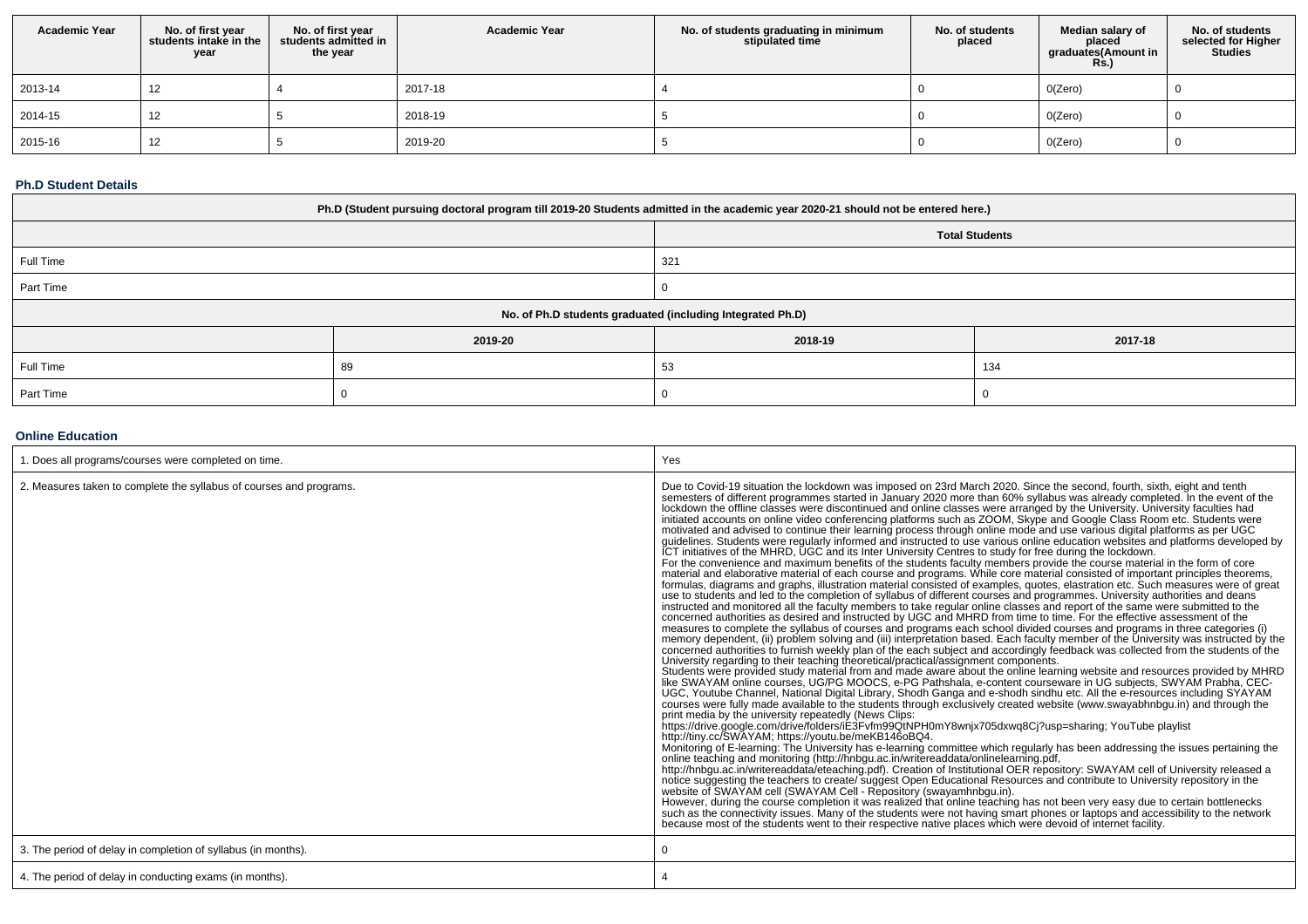| <b>Portal Name</b>                                                                              | No, of students offered online courses which have credit<br>transferred to transcript | Total no. of online courses which have credit transferred<br>to the transcript | Total no. of credits transferred to transcript |  |  |
|-------------------------------------------------------------------------------------------------|---------------------------------------------------------------------------------------|--------------------------------------------------------------------------------|------------------------------------------------|--|--|
| Swayam                                                                                          |                                                                                       |                                                                                |                                                |  |  |
| 5. No. of courses developed and available online on Swayam platform by your institution faculty |                                                                                       |                                                                                |                                                |  |  |

# **Financial Resources: Utilised Amount for the Capital expenditure for previous 3 years**

| Academic Year                                                                                        | 2019-20                                                       | 2018-19                                                                               | 2017-18                                           |  |  |  |  |  |  |  |
|------------------------------------------------------------------------------------------------------|---------------------------------------------------------------|---------------------------------------------------------------------------------------|---------------------------------------------------|--|--|--|--|--|--|--|
|                                                                                                      | <b>Utilised Amount</b>                                        | <b>Utilised Amount</b>                                                                | <b>Utilised Amount</b>                            |  |  |  |  |  |  |  |
| Annual Capital Expenditure on Academic Activities and Resources (excluding expenditure on buildings) |                                                               |                                                                                       |                                                   |  |  |  |  |  |  |  |
| Library                                                                                              | 18722000 (One Crore Eighty Seven Lakh Twenty Two<br>Thousand) | 9357000 (Ninety three Lakh fifty seven thousand)                                      | 40815000 (Four crore eight lakh fifteen thousand) |  |  |  |  |  |  |  |
| New Equipment for Laboratories                                                                       | 10647000 (One Crore Six Lakh Forty seven Thousand)            | 25766275 (Two Crore fifty seven lakh sixty six thousand two<br>hundred seventy five)  | 7505000 (Seventy Five Lakh five housand)          |  |  |  |  |  |  |  |
| <b>Engineering Workshops</b>                                                                         | $0$ (Zero)                                                    | 0 (Zero)                                                                              | 0 (Zero)                                          |  |  |  |  |  |  |  |
| Other expenditure on creation of Capital Assets (excluding<br>expenditure on Land and Building)      | 8873000 (Eighty Eight Lakh Seventy three thousand)            | 69345352 (Six crore ninety three lakh forty five thousand three<br>hundred fifty two) | 1425000 (Fourteen Lakh Twenty five thousand)      |  |  |  |  |  |  |  |

# **Financial Resources: Utilised Amount for the Operational expenditure for previous 3 years**

| Academic Year                                                                                                                                                                                   | 2019-20                                                                   | 2018-19                                                                                        | 2017-18                                                                                       |  |  |  |  |  |  |
|-------------------------------------------------------------------------------------------------------------------------------------------------------------------------------------------------|---------------------------------------------------------------------------|------------------------------------------------------------------------------------------------|-----------------------------------------------------------------------------------------------|--|--|--|--|--|--|
|                                                                                                                                                                                                 | <b>Utilised Amount</b>                                                    | <b>Utilised Amount</b>                                                                         | <b>Utilised Amount</b>                                                                        |  |  |  |  |  |  |
| <b>Annual Operational Expenditure</b>                                                                                                                                                           |                                                                           |                                                                                                |                                                                                               |  |  |  |  |  |  |
| Salaries (Teaching and Non Teaching staff)                                                                                                                                                      | 1085161000 (One hundred Eight Crore fifty one lakh sixty one<br>thousand) | 825973140 (Eighty two crore seventeen lakh sixty five<br>thousand seven hundred seventy seven) | 821765777 (Eighty two Crore Seventeen Lakh Sixty Five<br>Thousand Seven Hundred Eighty)       |  |  |  |  |  |  |
| Maintenance of Academic Infrastructure or consumables and<br>other running expenditures (excluding maintenance of hostels<br>and allied services, rent of the building, depreciation cost, etc) | 311289000 (Thirty one crore twelve lakh eighty nine thousand              | 273025609 (Twenty Seven Crore thirty lakh twenty five<br>thousand six hundred nine)            | 297367780 (Twenty Nine Crore Seventy Three Lakh Sixty<br>Seven Thousand Seven Hundred Eighty) |  |  |  |  |  |  |
| Seminars/Conferences/Workshops                                                                                                                                                                  | 383000 (Three Lakh Eighty three thousand)                                 | 2474769 (Twenty four lakh seventy four thousand seven<br>hundred sixty nine)                   | 1508397 (Fifteen Lakh Eight Thousand three hundred ninety<br>Seven)                           |  |  |  |  |  |  |

**IPR**

| Calendar year            | 2019 | 2018 | 2017 |
|--------------------------|------|------|------|
| No. of Patents Published |      |      |      |
| No. of Patents Granted   |      |      |      |

# **Sponsored Research Details**

| <b>Financial Year</b>                    | 2019-20                                         | 2018-19                                           | 2017-18                                                              |
|------------------------------------------|-------------------------------------------------|---------------------------------------------------|----------------------------------------------------------------------|
| Total no. of Sponsored Projects          |                                                 | 36                                                |                                                                      |
| Total no. of Funding Agencies            |                                                 | -13                                               |                                                                      |
| Total Amount Received (Amount in Rupees) | 15795000                                        | 20638013                                          | 15906379                                                             |
| Amount Received in Words                 | One crore fifty seven lakh ninety five thousand | Two crore six lakh thirty eight thousand thirteen | Onr crore fifty nine lakh six thousand three hundred seventy<br>nine |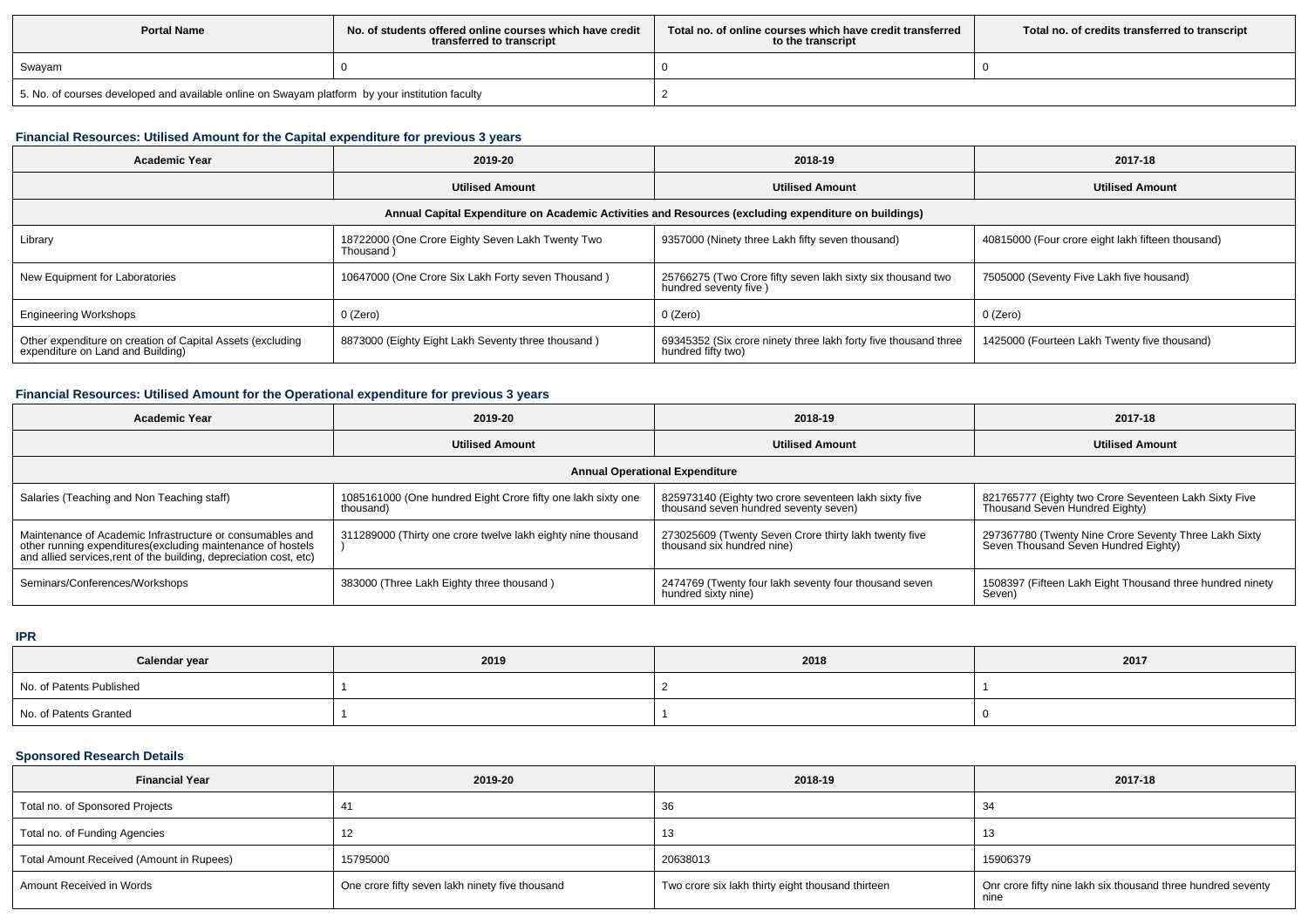# **Consultancy Project Details**

| <b>Financial Year</b>                    | 2019-20                                         | 2018-19                                             | 2017-18                          |
|------------------------------------------|-------------------------------------------------|-----------------------------------------------------|----------------------------------|
| Total no. of Consultancy Projects        |                                                 |                                                     |                                  |
| Total no. of Client Organizations        |                                                 |                                                     |                                  |
| Total Amount Received (Amount in Rupees) | 519480                                          | 1293107                                             | 1456000                          |
| Amount Received in Words                 | Five Lakh nineteen thousand four hundred eighty | Twelve lakh ninety three thousand one hundred seven | Fourteen Lakh Fifty Six Thousand |

# **Executive Development Program/Management Development Programs**

| <b>Financial Year</b>                                                            | 2019-20 | 2018-19 | 2017-18 |  |  |
|----------------------------------------------------------------------------------|---------|---------|---------|--|--|
| Total no. of Executive Development Programs/ Management<br>Development Programs  |         |         |         |  |  |
| Total no. of Participants                                                        |         |         |         |  |  |
| Total Annual Earnings (Amount in Rupees)(Excluding Lodging   8 Boarding Charges) |         |         |         |  |  |
| Total Annual Earnings in Words                                                   | Zero    | Zero    | Zero    |  |  |

## **PCS Facilities: Facilities of physically challenged students**

| 1. Do your institution buildings have Lifts/Ramps?                                                                                                        | Yes, less than 40% of the buildings |
|-----------------------------------------------------------------------------------------------------------------------------------------------------------|-------------------------------------|
| 2. Do your institution have provision for walking aids, includingwheelchairs and transportation from one building to another for<br>handicapped students? | Yes                                 |
| 3. Do your institution buildings have specially designed toilets for handicapped students?                                                                | Yes, less than 40% of the buildings |

#### **Accreditation**

#### **NBA Accreditation**

| $H = H \cup H$<br>$\cdots$<br><b>NO</b><br>⊟ Dooc<br>NBA Accreditation?<br>Nour institute have a valid |  |  |
|--------------------------------------------------------------------------------------------------------|--|--|
|--------------------------------------------------------------------------------------------------------|--|--|

## **NAAC Accreditation**

| 1. Does your institute have a valid NAAC Accreditation? |            | <b>YES</b> |               |  |  |
|---------------------------------------------------------|------------|------------|---------------|--|--|
| Valid from                                              |            | Valid upto | <b>CGPA</b>   |  |  |
| 29-03-2016                                              | 28-03-2021 |            | $3.1^{\circ}$ |  |  |

## **Faculty Details**

| Srno | Name                                | Age | Designation | Gender | Qualification | <b>Experience (In</b><br><b>Months)</b> | <b>Is Associated</b><br><b>Last Year</b> | Currently<br>working with<br>institution? | <b>Joining Date</b> | <b>Leaving Date</b> | <b>Association type</b> |
|------|-------------------------------------|-----|-------------|--------|---------------|-----------------------------------------|------------------------------------------|-------------------------------------------|---------------------|---------------------|-------------------------|
|      | NAUTIYAL<br><b>MOHAN</b><br>CHANDRA | 61  | Professor   | Male   | Ph.D          | 394                                     | Yes                                      | Yes                                       | 17-06-1987          | $-$                 | Regular                 |
|      | PRATI PRASAD                        | 62  | Professor   | Male   | Ph.D          | 324                                     | Yes                                      | Yes                                       | 06-04-1993          | $- -$               | Regular                 |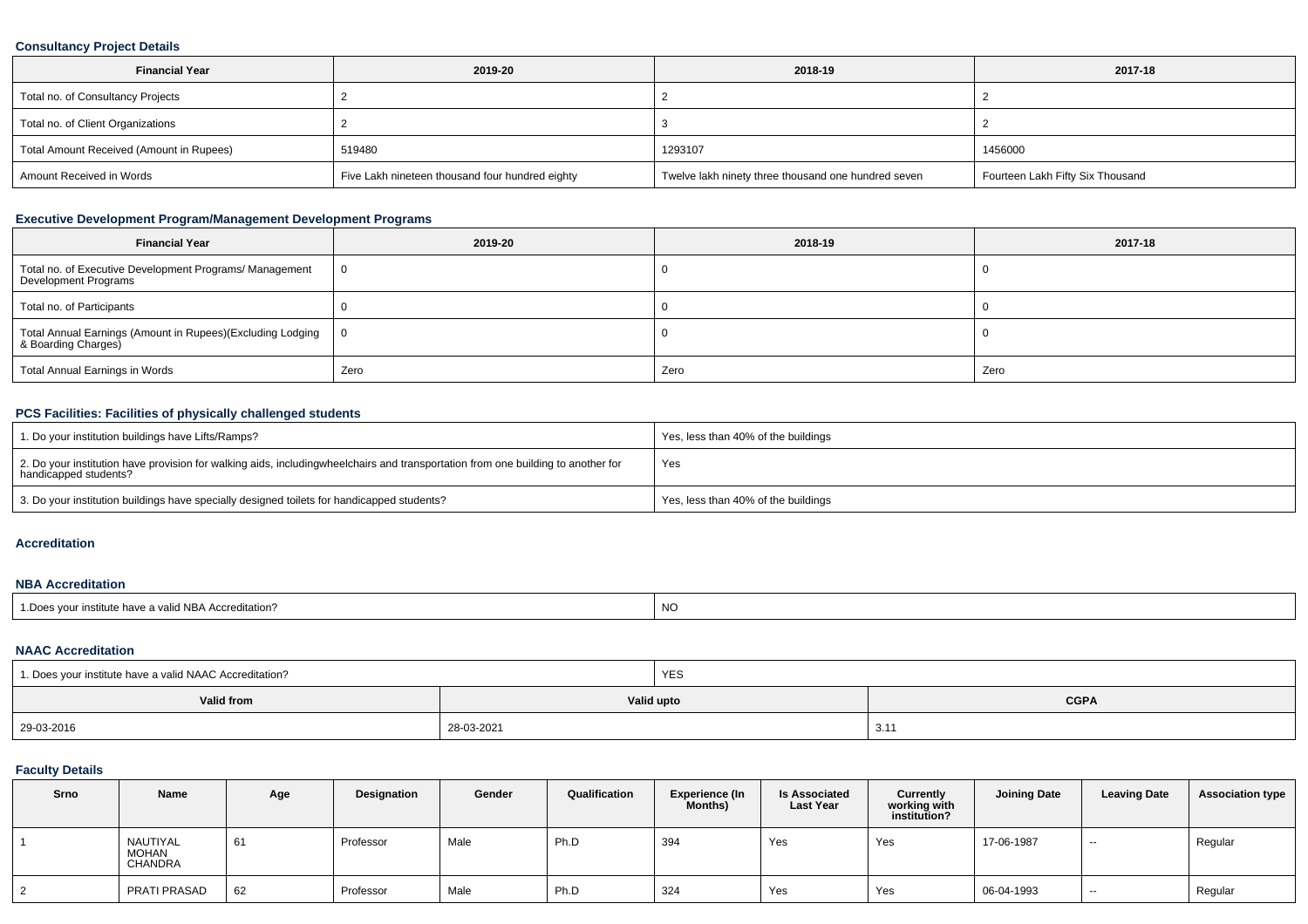| 3              | CHAUHAN JAY<br><b>SINGH</b>                | 57 | Professor              | Male   | Ph.D | 364 | Yes | Yes | 17-12-1990 | $\sim$                   | Regular |
|----------------|--------------------------------------------|----|------------------------|--------|------|-----|-----|-----|------------|--------------------------|---------|
| 4              | <b>NEGI AJIT</b><br><b>KUMAR</b>           | 55 | Professor              | Male   | Ph.D | 147 | Yes | Yes | 06-03-2007 | $\sim$                   | Regular |
| 5              | <b>CHAUHAN</b><br><b>DHANPAL SINGH</b>     | 51 | Associate<br>Professor | Male   | Ph.D | 223 | Yes | Yes | 02-09-2002 | $\sim$                   | Regular |
| 6              | <b>NEGI RAJENDRA</b><br><b>SINGH</b>       | 55 | Associate<br>Professor | Male   | Ph.D | 364 | Yes | Yes | 02-09-2002 | $\sim$                   | Regular |
| $\overline{7}$ | CHAMOLA<br>BHAGWATI<br><b>PRASAD</b>       | 58 | Assistant<br>Professor | Male   | Ph.D | 223 | Yes | Yes | 04-09-2002 | $\sim$                   | Regular |
| 8              | PHARTIYAL<br><b>SHYAM SINGH</b>            | 52 | Assistant<br>Professor | Male   | Ph.D | 155 | Yes | Yes | 21-05-2007 | ш,                       | Regular |
| 9              | <b>KUMAR MUNESH</b>                        | 48 | Assistant<br>Professor | Male   | Ph.D | 156 | Yes | Yes | 02-04-2007 | $\overline{\phantom{a}}$ | Regular |
| 10             | RANA DEEPAK<br><b>KUMAR</b>                | 43 | Assistant<br>Professor | Male   | Ph.D | 89  | Yes | Yes | 06-06-2013 | $\overline{\phantom{a}}$ | Regular |
| 11             | PRABHA DEEPTI                              | 39 | Assistant<br>Professor | Female | Ph.D | 82  | Yes | Yes | 11-06-2013 | $\overline{\phantom{a}}$ | Regular |
| 12             | CHANDRA<br><b>HARISH</b>                   | 43 | Assistant<br>Professor | Male   | Ph.D | 130 | Yes | Yes | 26-07-2013 | $\overline{\phantom{a}}$ | Regular |
| 13             | PATNI BABITA                               | 34 | Assistant<br>Professor | Female | Ph.D | 93  | Yes | Yes | 26-07-2013 | $\overline{\phantom{a}}$ | Regular |
| 14             | <b>DANGWAL</b><br>RAMESH<br><b>CHANDRA</b> | 56 | Professor              | Male   | Ph.D | 396 | Yes | Yes | 13-04-1987 | $\overline{\phantom{a}}$ | Regular |
| 15             | SHARMA VINOD<br><b>CHANDRA</b>             | 58 | Professor              | Male   | Ph.D | 360 | Yes | Yes | 15-04-1987 | --                       | Regular |
| 16             | <b>POKHRIYAL</b><br><b>ASHOK KUMAR</b>     | 56 | Professor              | Male   | Ph.D | 359 | Yes | Yes | 15-05-1991 | --                       | Regular |
| 17             | <b>PANDEY</b><br><b>RAMSHARAN</b>          | 55 | Professor              | Male   | Ph.D | 355 | Yes | Yes | 17-09-1991 | --                       | Regular |
| 18             | <b>DHYANI ATUL</b>                         | 53 | Professor              | Male   | Ph.D | 265 | Yes | Yes | 28-03-1998 | --                       | Regular |
| 19             | <b>RAWAT</b><br>SAMPURAN<br><b>SINGH</b>   | 64 | Professor              | Male   | Ph.D | 473 | Yes | Yes | 19-11-1981 | $\overline{\phantom{a}}$ | Regular |
| 20             | <b>BAHUGUNA</b><br>ARUN KUMAR              | 63 | Professor              | Male   | Ph.D | 431 | Yes | Yes | 04-05-1984 |                          | Regular |
| 21             | JOSHI PRADEEP<br><b>KUMAR</b>              | 64 | Professor              | Male   | Ph.D | 466 | Yes | Yes | 16-06-1981 | $\overline{\phantom{a}}$ | Regular |
| 22             | LAKHERA<br>SHANTI KUMAR                    | 65 | Professor              | Male   | Ph.D | 396 | Yes | Yes | 01-04-1987 | ٠.                       | Regular |
| 23             | <b>MAIKHURI RAMA</b>                       | 58 | Professor              | Female | Ph.D | 364 | Yes | Yes | 22-12-1990 | u,                       | Regular |
| 24             | NAUTIYAL ANIL<br>KUMAR                     | 55 | Professor              | Male   | Ph.D | 279 | Yes | Yes | 28-01-1987 | $\overline{\phantom{a}}$ | Regular |
| 25             | KHANDURI<br><b>GEETA</b>                   | 58 | Professor              | Female | Ph.D | 265 | Yes | Yes | 28-03-1998 | $\overline{\phantom{a}}$ | Regular |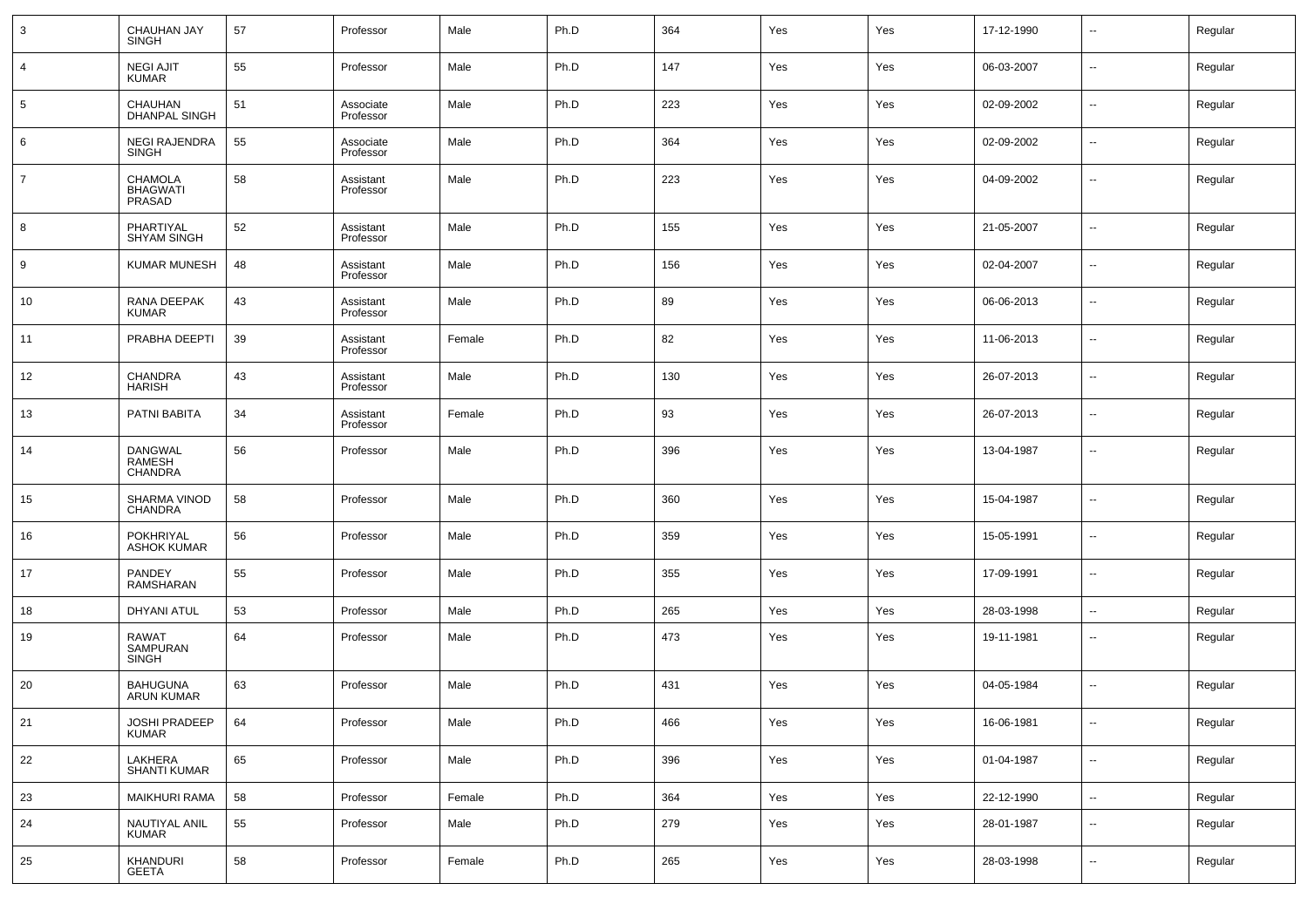| 26 | <b>DHAWAN SEEMA</b>                               | 52 | Professor              | Female | Ph.D       | 97  | Yes | Yes | 20-03-2012 | $\overline{\phantom{a}}$ | Regular |
|----|---------------------------------------------------|----|------------------------|--------|------------|-----|-----|-----|------------|--------------------------|---------|
| 27 | <b>THAKUR</b><br>GHANSHYAM<br><b>SINGH</b>        | 43 | Assistant<br>Professor | Male   | Ph.D       | 101 | Yes | Yes | 27-11-2012 | --                       | Regular |
| 28 | <b>BETAL CHINTA</b><br><b>HARAN</b>               | 53 | Assistant<br>Professor | Male   | Ph.D       | 100 | Yes | Yes | 03-12-2012 | $\overline{\phantom{a}}$ | Regular |
| 29 | PANT MUKUL                                        | 42 | Assistant<br>Professor | Male   | Ph.D       | 89  | Yes | Yes | 06-06-2013 | $\sim$                   | Regular |
| 30 | <b>KRISHNAKANT</b>                                | 37 | Assistant<br>Professor | Female | Ph.D       | 82  | Yes | Yes | 07-06-2013 | $\sim$                   | Regular |
| 31 | <b>SINGH RAMESH</b><br><b>CHANDRA</b>             | 39 | Assistant<br>Professor | Male   | <b>NET</b> | 82  | Yes | Yes | 07-06-2013 | $\overline{\phantom{a}}$ | Regular |
| 32 | <b>SINGH</b><br><b>DEVENDRA</b>                   | 42 | Assistant<br>Professor | Male   | <b>NET</b> | 82  | Yes | Yes | 12-06-2013 | $\sim$                   | Regular |
| 33 | YADAV HIRA LAL                                    | 37 | Assistant<br>Professor | Male   | Ph.D       | 89  | Yes | Yes | 20-06-2013 | $\overline{\phantom{a}}$ | Regular |
| 34 | SINGH JOSEPH                                      | 45 | Assistant<br>Professor | Male   | Ph.D       | 92  | Yes | Yes | 07-08-2013 | $\sim$                   | Regular |
| 35 | <b>PANWAR</b><br><b>NARAYAN</b><br><b>SINGH</b>   | 57 | Professor              | Male   | Ph.D       | 406 | Yes | Yes | 27-12-1986 | $\overline{a}$           | Regular |
| 36 | <b>RAUTHAN MAN</b><br><b>MOHAN SINGH</b>          | 56 | Professor              | Male   | Ph.D       | 230 | Yes | Yes | 07-02-2001 | $\sim$                   | Regular |
| 37 | RAIWANI YADAV<br>PRASAD                           | 53 | Professor              | Male   | Ph.D       | 347 | Yes | Yes | 15-05-1991 | $\sim$                   | Regular |
| 38 | <b>THAPLIYAL</b><br><b>MADHURA</b><br>PRASAD      | 60 | Professor              | Male   | Ph.D       | 300 | Yes | Yes | 01-04-1995 | --                       | Regular |
| 39 | <b>KATHAIT</b><br><b>GAMBHEER</b><br><b>SINGH</b> | 34 | Assistant<br>Professor | Male   | M.Tech     | 100 | Yes | Yes | 21-03-2012 | --                       | Regular |
| 40 | RAWAL<br><b>NARENDER</b>                          | 43 | Assistant<br>Professor | Male   | Ph.D       | 99  | Yes | Yes | 21-03-2012 | $\overline{a}$           | Regular |
| 41 | THAPLIYAL<br>PRASHANT                             | 32 | Assistant<br>Professor | Male   | M.Tech     | 104 | Yes | Yes | 21-03-2012 | $\sim$                   | Regular |
| 42 | <b>BARTHWAL</b><br><b>VARUN</b>                   | 35 | Assistant<br>Professor | Male   | M.Tech     | 97  | Yes | Yes | 21-03-2012 | --                       | Regular |
| 43 | <b>PUNDIR</b><br>YOGENDRA<br><b>PRATAP</b>        | 37 | Assistant<br>Professor | Male   | M.Tech     | 104 | Yes | Yes | 21-03-2012 | $\overline{a}$           | Regular |
| 44 | <b>KUMAR KULDIP</b>                               | 37 | Assistant<br>Professor | Male   | M.Tech     | 104 | Yes | Yes | 24-03-2012 | $\overline{\phantom{a}}$ | Regular |
| 45 | ROHILLA VISHAL                                    | 38 | Assistant<br>Professor | Male   | M.Tech     | 104 | Yes | Yes | 26-03-2012 | $\overline{\phantom{a}}$ | Regular |
| 46 | BAHUGUNA<br>ARUN SHEKHAR                          | 41 | Assistant<br>Professor | Male   | M.Tech     | 104 | Yes | Yes | 29-03-2012 | $\overline{\phantom{a}}$ | Regular |
| 47 | <b>BISWAS DON</b>                                 | 34 | Assistant<br>Professor | Male   | M.Tech     | 104 | Yes | Yes | 29-03-2012 | $\sim$                   | Regular |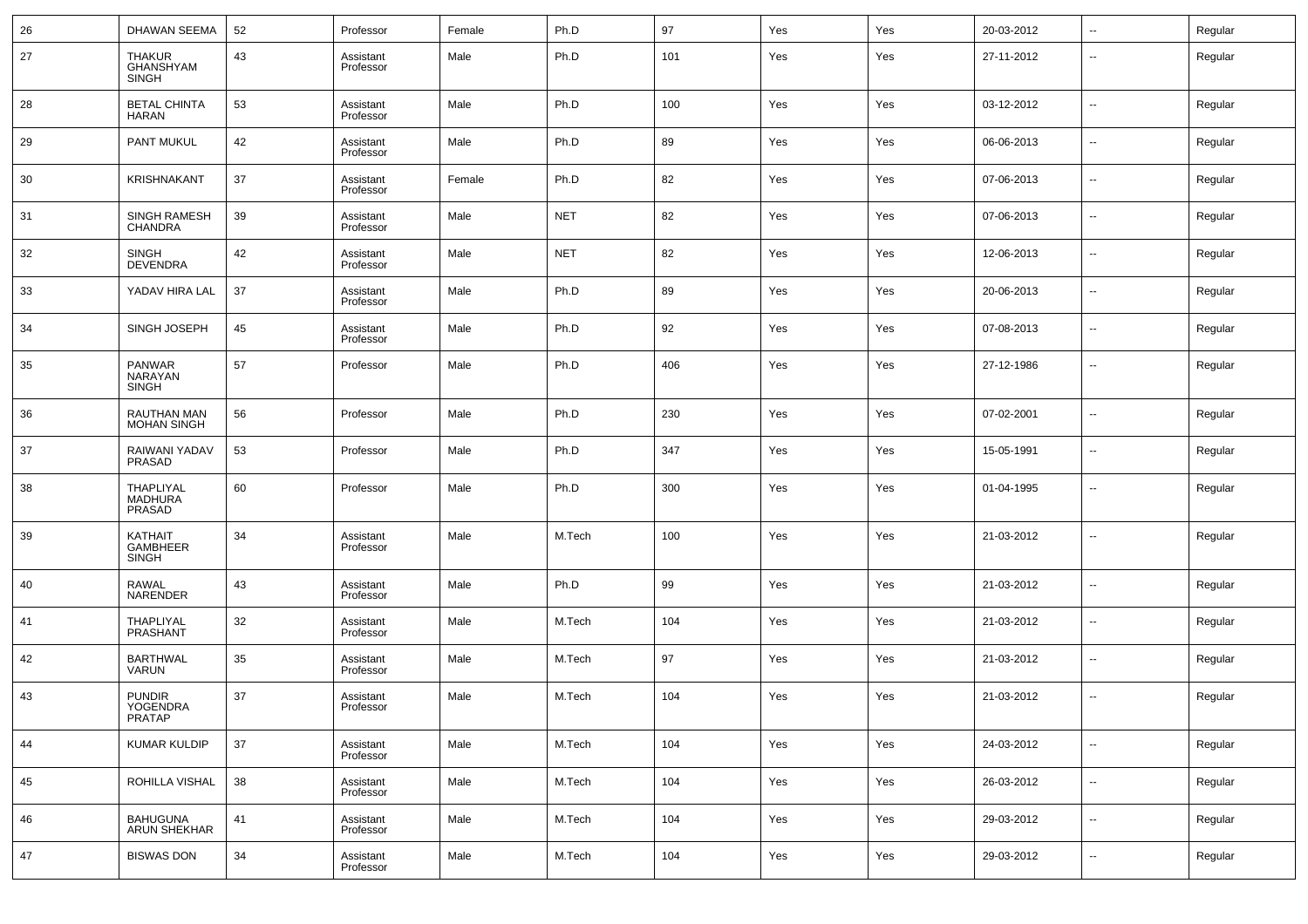| 48 | <b>GUPTA MANOJ</b><br><b>KUMAR</b>                   | 47 | Assistant<br>Professor | Male   | M.Tech | 94  | Yes | Yes | 26-06-2012 | $\overline{\phantom{a}}$ | Regular |
|----|------------------------------------------------------|----|------------------------|--------|--------|-----|-----|-----|------------|--------------------------|---------|
| 49 | <b>GANGIL BRIJESH</b>                                | 42 | Assistant<br>Professor | Male   | Ph.D   | 94  | Yes | Yes | 28-06-2012 | $\sim$                   | Regular |
| 50 | <b>TAMTA VINAY</b><br><b>PRASAD</b>                  | 37 | Assistant<br>Professor | Male   | M.Tech | 101 | Yes | Yes | 19-11-2012 | $\sim$                   | Regular |
| 51 | PANWAR RAM<br><b>SINGH</b>                           | 64 | Professor              | Male   | Ph.D   | 520 | Yes | Yes | 01-12-1977 | $\overline{\phantom{a}}$ | Regular |
| 52 | <b>RAWAT MADAN</b><br><b>SWAROOP</b><br><b>SINGH</b> | 59 | Professor              | Male   | Ph.D   | 396 | Yes | Yes | 13-04-1987 | $\sim$                   | Regular |
| 53 | RAWAT GOVIND<br><b>SINGH</b>                         | 65 | Professor              | Male   | Ph.D   | 470 | Yes | Yes | 07-02-1981 | $\overline{\phantom{a}}$ | Regular |
| 54 | RANA<br><b>RAJENDRA</b><br><b>SINGH</b>              | 61 | Professor              | Male   | Ph.D   | 332 | Yes | Yes | 13-08-1993 | $\overline{\phantom{a}}$ | Regular |
| 55 | <b>NAINWAL</b><br><b>HARISH</b><br>CHANDRA           | 59 | Professor              | Male   | Ph.D   | 360 | Yes | Yes | 24-04-1990 | --                       | Regular |
| 56 | SUNDRIYAL<br>YASHPAL                                 | 62 | Professor              | Male   | Ph.D   | 360 | Yes | Yes | 24-04-1990 | $\sim$                   | Regular |
| 57 | <b>NAITHANI</b><br><b>BHANU PRASAD</b>               | 52 | Professor              | Male   | Ph.D   | 347 | Yes | Yes | 11-09-1991 | $\sim$                   | Regular |
| 58 | PANWAR MOHAN<br><b>SINGH</b>                         | 56 | Professor              | Male   | Ph.D   | 347 | Yes | Yes | 11-09-1991 | $\sim$                   | Regular |
| 59 | <b>NEGI MAHAVEER</b><br><b>SINGH</b>                 | 57 | Professor              | Male   | Ph.D   | 355 | Yes | Yes | 11-09-1991 | $\sim$                   | Regular |
| 60 | <b>KUNWAR</b><br>RAKESH<br>CHANDRA SINGH             | 59 | Professor              | Male   | Ph.D   | 364 | Yes | Yes | 23-12-1990 | $\sim$                   | Regular |
| 61 | CHAUHAN<br><b>BHARTI</b>                             | 53 | Professor              | Female | Ph.D   | 344 | Yes | Yes | 06-08-1992 | --                       | Regular |
| 62 | <b>BISHT</b><br><b>MAHENDRA</b><br>PRATAP SINGH      | 57 | Professor              | Male   | Ph.D   | 332 | Yes | Yes | 30-08-1993 | $\sim$                   | Regular |
| 63 | LAKHERA LAXMI<br><b>PRASAD</b>                       | 60 | Associate<br>Professor | Male   | Ph.D   | 245 | Yes | Yes | 08-11-2000 | ш.                       | Regular |
| 64 | <b>BHATT SUBHAS</b><br><b>CHANDRA</b>                | 60 | Professor              | Male   | Ph.D   | 395 | Yes | Yes | 02-05-1987 | --                       | Regular |
| 65 | UPADHAYAY<br>TRILOK CHANDR                           | 57 | Professor              | Male   | Ph.D   | 347 | Yes | Yes | 15-05-1991 | $\sim$                   | Regular |
| 66 | NEGI DARWAN<br>SINGH                                 | 63 | Professor              | Male   | Ph.D   | 417 | Yes | Yes | 28-07-1986 | $\overline{\phantom{a}}$ | Regular |
| 67 | <b>DIMRI RAMESH</b><br>CHANDRA                       | 57 | Professor              | Male   | Ph.D   | 347 | Yes | Yes | 15-05-1991 | $\overline{\phantom{a}}$ | Regular |
| 68 | NEGI DEVENDRA<br>SINGH                               | 55 | Professor              | Male   | Ph.D   | 347 | Yes | Yes | 15-05-1991 | $\overline{\phantom{a}}$ | Regular |
| 69 | RAWAT MADAN<br><b>SINGH</b>                          | 60 | Professor              | Male   | Ph.D   | 335 | Yes | Yes | 01-05-1992 | $\sim$                   | Regular |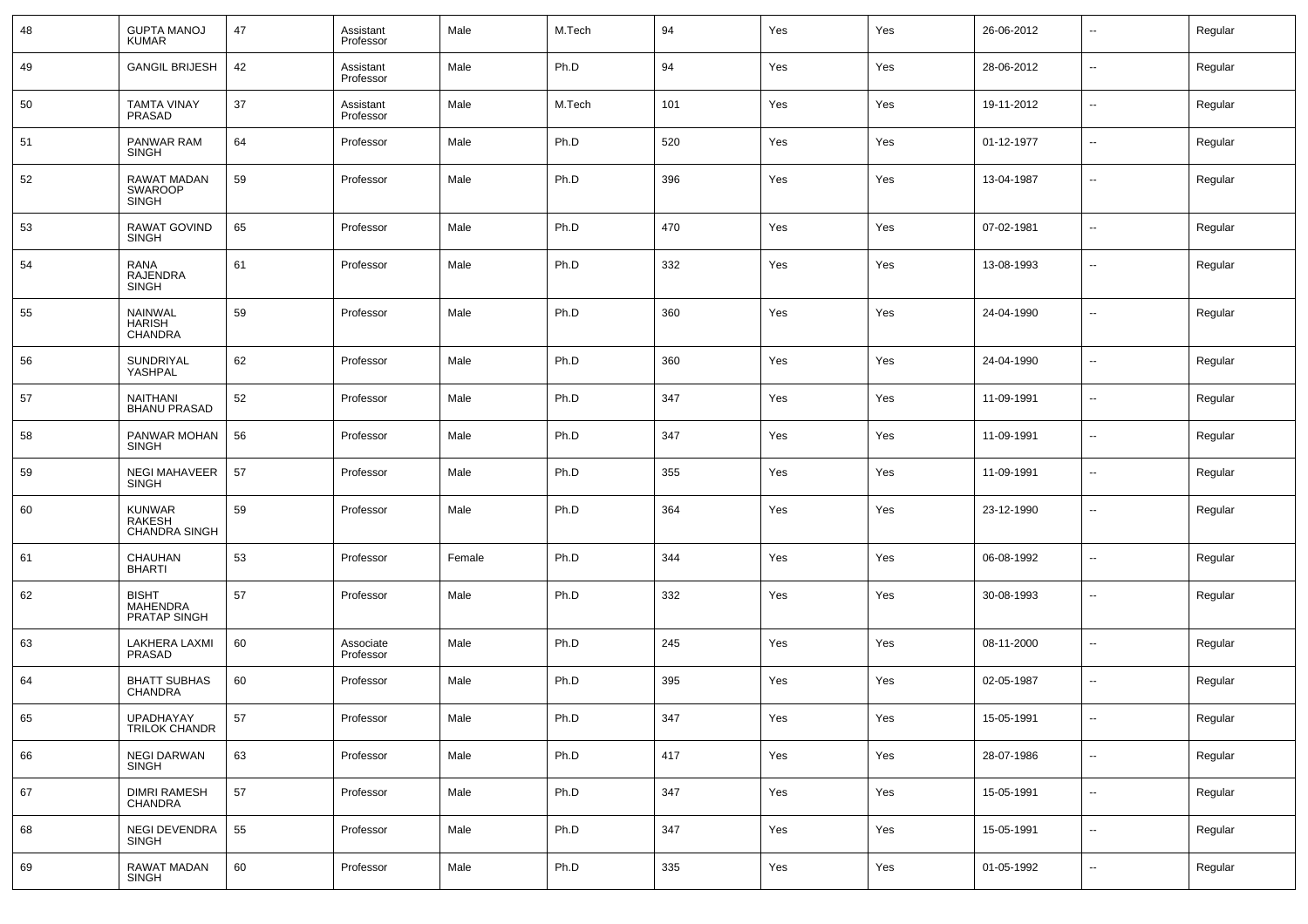| 70 | BELWAL OM<br>KRISHNA                         | 60 | Professor              | Male   | Ph.D       | 347 | Yes | Yes | 15-05-1991 | $\overline{\phantom{a}}$ | Regular |
|----|----------------------------------------------|----|------------------------|--------|------------|-----|-----|-----|------------|--------------------------|---------|
| 71 | <b>TIWARI JYOTI</b>                          | 49 | Associate<br>Professor | Female | Ph.D       | 264 | Yes | Yes | 20-04-1998 | $\sim$                   | Regular |
| 72 | <b>SATI ANITA</b>                            | 50 | Assistant<br>Professor | Female | Ph.D       | 147 | Yes | Yes | 06-03-2007 | $\sim$                   | Regular |
| 73 | <b>SATI SATISH</b><br><b>CHANDRA</b>         | 46 | Assistant<br>Professor | Male   | Ph.D       | 164 | Yes | Yes | 25-08-2007 | $\sim$                   | Regular |
| 74 | <b>GHIDIYAL</b><br><b>NAMRATA</b>            | 48 | Assistant<br>Professor | Female | Ph.D       | 164 | Yes | Yes | 13-03-2007 | $\sim$                   | Regular |
| 75 | <b>FARUK ABDUL</b>                           | 47 | Professor              | Male   | Ph.D       | 96  | Yes | Yes | 28-04-2012 | $\overline{\phantom{a}}$ | Regular |
| 76 | <b>SINGH LAKHAN</b>                          | 42 | Assistant<br>Professor | Male   | Ph.D       | 82  | Yes | Yes | 07-06-2013 | $\overline{\phantom{a}}$ | Regular |
| 77 | <b>RAWAT MEERA</b>                           | 34 | Assistant<br>Professor | Female | <b>NET</b> | 82  | Yes | Yes | 11-06-2013 | $\overline{\phantom{a}}$ | Regular |
| 78 | <b>JITENDRA</b>                              | 39 | Assistant<br>Professor | Male   | Ph.D       | 82  | Yes | Yes | 11-06-2013 | $\overline{\phantom{a}}$ | Regular |
| 79 | <b>KALA SHUBHRA</b>                          | 41 | Assistant<br>Professor | Female | Ph.D       | 82  | Yes | Yes | 24-06-2013 | $\overline{\phantom{a}}$ | Regular |
| 80 | <b>GAUTAM ALOK</b><br>SAGAR                  | 37 | Assistant<br>Professor | Male   | Ph.D       | 93  | Yes | Yes | 01-07-2013 | $\overline{\phantom{a}}$ | Regular |
| 81 | HOTA<br>PRASANTA<br><b>KUMAR</b>             | 45 | Assistant<br>Professor | Male   | Ph.D       | 88  | Yes | Yes | 06-07-2013 | $\overline{\phantom{a}}$ | Regular |
| 82 | <b>KUMAR ASHOK</b>                           | 38 | Assistant<br>Professor | Male   | Ph.D       | 91  | Yes | Yes | 05-08-2013 | --                       | Regular |
| 83 | <b>BHATT</b><br><b>RAJENDRA</b><br>PRASAD    | 65 | Professor              | Male   | Ph.D       | 506 | Yes | Yes | 18-02-1978 | --                       | Regular |
| 84 | SHARMA<br>CHANDRA<br><b>MOHAN</b>            | 60 | Professor              | Male   | Ph.D       | 404 | Yes | Yes | 13-04-1987 | $\sim$                   | Regular |
| 85 | <b>BAHUGUNA</b><br><b>SATYA NAND</b>         | 64 | Professor              | Male   | Ph.D       | 382 | Yes | Yes | 20-06-1988 | $\overline{\phantom{a}}$ | Regular |
| 86 | NAUTIYAL<br><b>PRAKASH</b>                   | 62 | Professor              | Male   | Ph.D       | 358 | Yes | Yes | 03-10-1991 | $\overline{\phantom{a}}$ | Regular |
| 87 | <b>TIWARI JAY</b><br><b>KRISHN</b>           | 63 | Professor              | Male   | Ph.D       | 368 | Yes | Yes | 24-04-1990 | $\overline{\phantom{a}}$ | Regular |
| 88 | GUSAIN MANJU<br>PRAKASH                      | 55 | Professor              | Female | Ph.D       | 344 | Yes | Yes | 19-08-1992 | $\overline{\phantom{a}}$ | Regular |
| 89 | GUSAIN OM<br>PRAKASH                         | 55 | Professor              | Male   | Ph.D       | 344 | Yes | Yes | 19-08-1992 | $\sim$                   | Regular |
| 90 | LAKHERA<br>PRAMESH<br>CHANDRA                | 64 | Professor              | Male   | Ph.D       | 166 | Yes | Yes | 06-03-2007 | $\sim$                   | Regular |
| 91 | <b>BHANDARI</b><br><b>BHUPENDRA</b><br>SINGH | 51 | Assistant<br>Professor | Male   | Ph.D       | 173 | Yes | Yes | 15-07-2006 | $\sim$                   | Regular |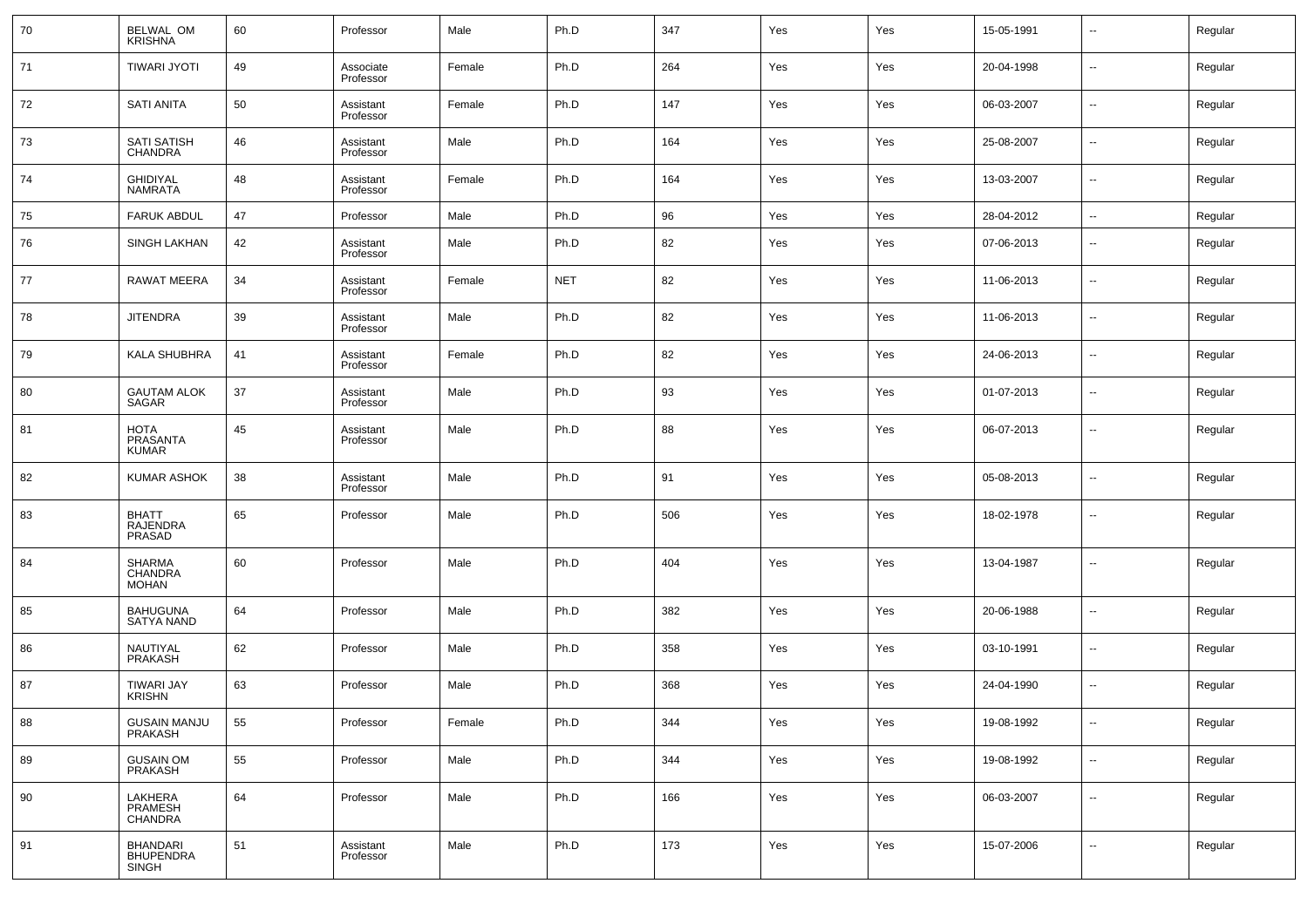| 92  | SINGH DEEPAK                                      | 50 | Assistant<br>Professor | Male   | Ph.D       | 177    | Yes | Yes | 15-07-2006 | $\overline{\phantom{a}}$ | Regular |
|-----|---------------------------------------------------|----|------------------------|--------|------------|--------|-----|-----|------------|--------------------------|---------|
| 93  | <b>JOSHI GOPAL</b><br><b>KRISHNA</b>              | 43 | Assistant<br>Professor | Male   | Ph.D       | 157    | Yes | Yes | 12-03-2007 | $\overline{\phantom{a}}$ | Regular |
| 94  | <b>MEHTA JAGAT</b><br><b>PRAKASH</b>              | 56 | Assistant<br>Professor | Male   | Ph.D       | 173    | Yes | Yes | 15-07-2006 | $\overline{\phantom{a}}$ | Regular |
| 95  | ARYA MAMTA                                        | 39 | Assistant<br>Professor | Female | Ph.D       | 157    | Yes | Yes | 12-03-2007 | $\overline{\phantom{a}}$ | Regular |
| 96  | SAKLANI POOJA                                     | 37 | Assistant<br>Professor | Female | Ph.D       | 157    | Yes | Yes | 06-03-2007 | $\overline{\phantom{a}}$ | Regular |
| 97  | TIWARI<br><b>PRABHAWATI</b>                       | 55 | Assistant<br>Professor | Female | Ph.D       | 165    | Yes | Yes | 06-03-2007 | $\overline{\phantom{a}}$ | Regular |
| 98  | <b>FARTYAL</b><br><b>RAJENDRA</b><br><b>SINGH</b> | 48 | Assistant<br>Professor | Male   | Ph.D       | 157    | Yes | Yes | 06-03-2007 | $\overline{\phantom{a}}$ | Regular |
| 99  | <b>TAMTA RAJ</b><br><b>KAMAL</b>                  | 45 | Assistant<br>Professor | Male   | <b>NET</b> | 145    | Yes | Yes | 01-03-2008 | --                       | Regular |
| 100 | <b>SINGH NAKLI</b>                                | 64 | Professor              | Male   | Ph.D       | 495    | Yes | Yes | 10-01-1980 | $\overline{\phantom{a}}$ | Regular |
| 101 | RATURI APARNA                                     | 35 | Assistant<br>Professor | Female | Ph.D       | 82     | Yes | Yes | 11-06-2013 | $\overline{\phantom{a}}$ | Regular |
| 102 | <b>SINGH RAHUL</b><br><b>KUNWAR</b>               | 34 | Assistant<br>Professor | Male   | Ph.D       | 90     | Yes | Yes | 11-06-2013 | $\overline{\phantom{a}}$ | Regular |
| 103 | RAWAT SEEMA                                       | 45 | Assistant<br>Professor | Female | Ph.D       | 90     | Yes | Yes | 11-06-2013 | $\overline{\phantom{a}}$ | Regular |
| 104 | <b>KUMAR</b><br>DHANANJYA                         | 36 | Assistant<br>Professor | Male   | Ph.D       | 90     | Yes | Yes | 11-06-2013 | $\overline{\phantom{a}}$ | Regular |
| 105 | CHAUHAN<br><b>JASPAL SINGH</b>                    | 35 | Assistant<br>Professor | Male   | Ph.D       | 82     | Yes | Yes | 11-06-2013 | $\overline{\phantom{a}}$ | Regular |
| 106 | <b>GUPTA VIDHU</b>                                | 34 | Assistant<br>Professor | Female | <b>NET</b> | 82     | Yes | Yes | 14-06-2013 | $\overline{\phantom{a}}$ | Regular |
| 107 | YADAV SURABH                                      | 42 | Assistant<br>Professor | Male   | Ph.D       | 89     | Yes | Yes | 21-06-2013 | $\overline{\phantom{a}}$ | Regular |
| 108 | MAURYA VINEET<br><b>KUMAR</b>                     | 39 | Assistant<br>Professor | Male   | Ph.D       | 90     | Yes | Yes | 24-06-2013 | $\overline{\phantom{a}}$ | Regular |
| 109 | ASHA                                              | 43 | Assistant<br>Professor | Female | Ph.D       | 89     | Yes | Yes | 04-07-2013 | $\overline{\phantom{a}}$ | Regular |
| 110 | NIGAM MANISHA                                     | 39 | Assistant<br>Professor | Female | Ph.D       | 92     | Yes | Yes | 19-08-2013 | $\overline{\phantom{a}}$ | Regular |
| 111 | <b>KUMAR SUDHIR</b>                               | 34 | Assistant<br>Professor | Male   | Ph.D       | 87     | Yes | Yes | 20-08-2013 | $\overline{\phantom{a}}$ | Regular |
| 112 | SINGH NISHA                                       | 33 | Assistant<br>Professor | Female | Ph.D       | 85     | Yes | Yes | 30-06-2013 | $\overline{\phantom{a}}$ | Regular |
| 113 | BHATTACHARYA<br><b>INDRASHIS</b>                  | 38 | Assistant<br>Professor | Male   | Ph.D       | $90\,$ | Yes | Yes | 17-10-2013 | $\overline{\phantom{a}}$ | Regular |
| 114 | THAPLIYAL<br>REKHA                                | 63 | Professor              | Female | Ph.D       | 496    | Yes | Yes | 26-12-1979 | ۰.                       | Regular |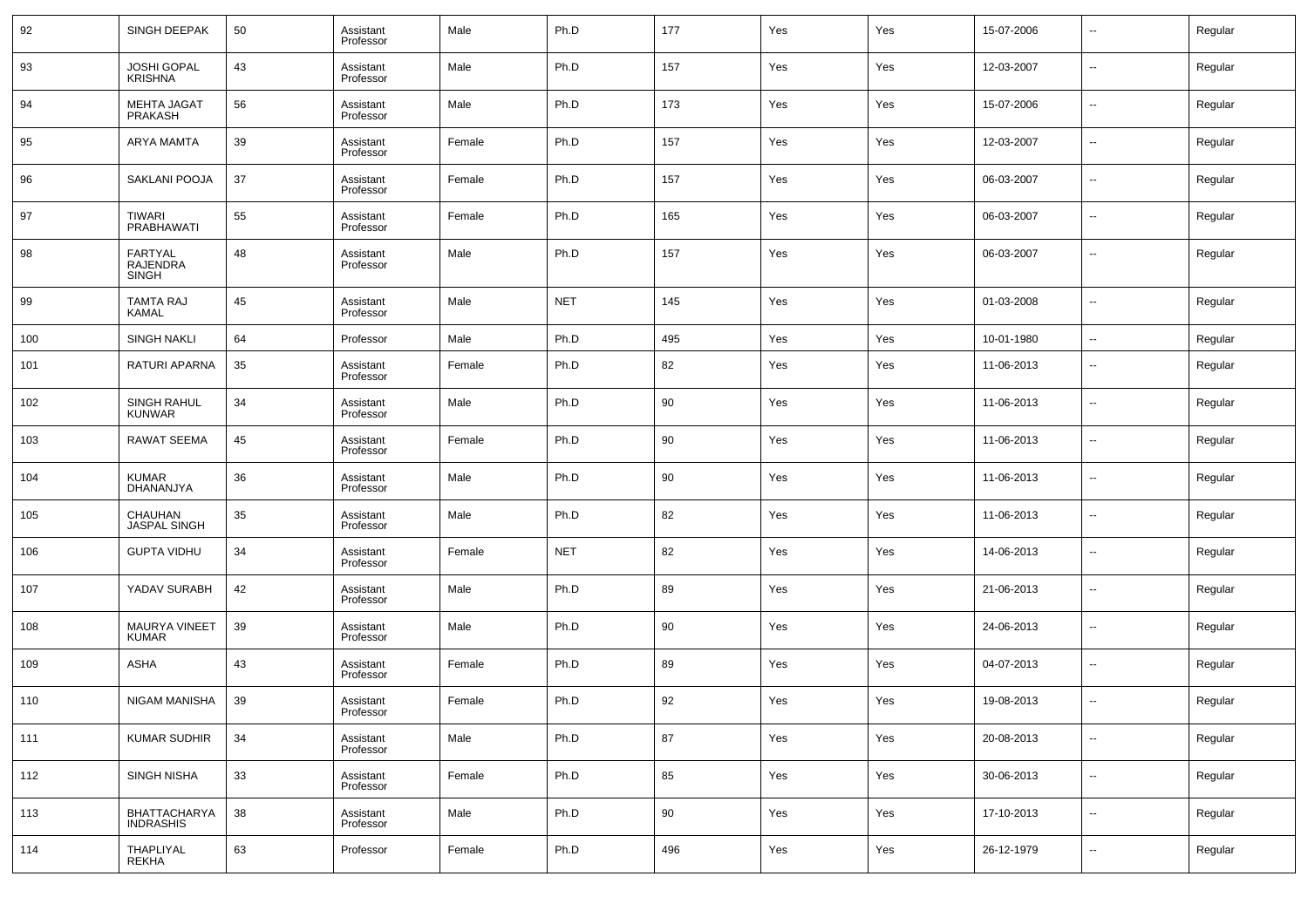| 115 | <b>NEGI SANTAN</b><br><b>SINGH</b>               | 64 | Professor                                           | Male   | Ph.D | 389 | Yes | Yes | 28-11-1988 | $\overline{\phantom{a}}$ | Regular |
|-----|--------------------------------------------------|----|-----------------------------------------------------|--------|------|-----|-----|-----|------------|--------------------------|---------|
| 116 | <b>BHATT RAKESH</b><br><b>CHANDRA</b>            | 61 | Professor                                           | Male   | Ph.D | 360 | Yes | Yes | 24-04-1990 | $\overline{\phantom{a}}$ | Regular |
| 117 | SAKLANI DINESH<br>PRASAD                         | 57 | Professor                                           | Male   | Ph.D | 345 | Yes | Yes | 04-05-1992 | $\overline{\phantom{a}}$ | Regular |
| 118 | SOOD CHANDRA<br><b>SEKHAR</b>                    | 64 | Professor                                           | Male   | Ph.D | 480 | Yes | Yes | 24-04-1980 | $\overline{\phantom{a}}$ | Regular |
| 119 | NAUTIYAL<br>ANNPURNA                             | 62 | Dean / Principal /<br>Director / Vice<br>Chancellor | Female | Ph.D | 480 | Yes | Yes | 24-04-1980 | --                       | Regular |
| 120 | <b>BAURAI</b><br><b>HIMANSHU</b>                 | 59 | Professor                                           | Female | Ph.D | 396 | Yes | Yes | 13-04-1987 | $\overline{\phantom{a}}$ | Regular |
| 121 | <b>GAIROLA</b><br><b>RAMANAND</b>                | 63 | Professor                                           | Male   | Ph.D | 480 | Yes | Yes | 22-04-1980 | $\overline{\phantom{a}}$ | Regular |
| 122 | SEMWAL MADAN<br><b>MOHAN</b>                     | 55 | Professor                                           | Male   | Ph.D | 347 | Yes | Yes | 15-05-1991 | $\overline{\phantom{a}}$ | Regular |
| 123 | RANA PYAR<br><b>SINGH</b>                        | 62 | Professor                                           | Male   | Ph.D | 412 | Yes | Yes | 26-12-1986 | $\overline{\phantom{a}}$ | Regular |
| 124 | <b>MUKESH VIBHA</b>                              | 61 | Professor                                           | Female | Ph.D | 472 | Yes | Yes | 19-12-1981 | $\overline{\phantom{a}}$ | Regular |
| 125 | <b>SATI MAHESH</b><br>CHANDRA                    | 53 | Professor                                           | Male   | Ph.D | 364 | Yes | Yes | 22-12-1990 | $\sim$                   | Regular |
| 126 | CHAUHAN HARI<br><b>BHAJAN SINGH</b>              | 57 | Professor                                           | Male   | Ph.D | 364 | Yes | Yes | 22-12-1990 | $\overline{\phantom{a}}$ | Regular |
| 127 | <b>SINGH</b><br><b>MRIGENDRA</b><br><b>KUMAR</b> | 62 | Professor                                           | Male   | Ph.D | 355 | Yes | Yes | 11-09-1991 | --                       | Regular |
| 128 | SINGH RAJ PAL                                    | 59 | Professor                                           | Male   | Ph.D | 365 | Yes | Yes | 31-10-1990 | $\overline{\phantom{a}}$ | Regular |
| 129 | DANGWAL KIRAN                                    | 59 | Professor                                           | Female | Ph.D | 351 | Yes | Yes | 23-01-1991 | $\overline{\phantom{a}}$ | Regular |
| 130 | KHANDURI<br><b>INDOO PANDEY</b>                  | 60 | Professor                                           | Female | Ph.D | 354 | Yes | Yes | 01-10-1991 | --                       | Regular |
| 131 | FARSWAN<br><b>YOGAMBER</b><br><b>SINGH</b>       | 58 | Professor                                           | Male   | Ph.D | 272 | Yes | Yes | 01-08-1998 | --                       | Regular |
| 132 | <b>SAKLANI BINA</b>                              | 66 | Professor                                           | Female | Ph.D | 315 | Yes | Yes | 25-01-1994 | $\sim$                   | Regular |
| 133 | CHAUHAN<br><b>VIDHYA SINGH</b>                   | 62 | Professor                                           | Male   | Ph.D | 364 | Yes | Yes | 22-12-1990 | --                       | Regular |
| 134 | SINGH SATISH<br>CHANDRA                          | 63 | Associate<br>Professor                              | Male   | Ph.D | 161 | Yes | Yes | 03-11-2007 | $\sim$                   | Regular |
| 135 | KHANDURI<br><b>MANJU</b>                         | 53 | Professor                                           | Female | Ph.D | 356 | Yes | Yes | 15-05-1991 | $\overline{\phantom{a}}$ | Regular |
| 136 | <b>BAHUGUNA UMA</b>                              | 49 | Assistant<br>Professor                              | Female | Ph.D | 162 | Yes | Yes | 06-10-2007 | $\sim$                   | Regular |
| 137 | <b>BHATT JAY</b><br><b>PRAKASH</b>               | 43 | Assistant<br>Professor                              | Male   | Ph.D | 162 | Yes | Yes | 06-10-2007 | $\sim$                   | Regular |
| 138 | DANGWAL<br><b>SUREKHA</b>                        | 53 | Professor                                           | Female | Ph.D | 360 | Yes | Yes | 24-04-1990 | $\overline{\phantom{a}}$ | Regular |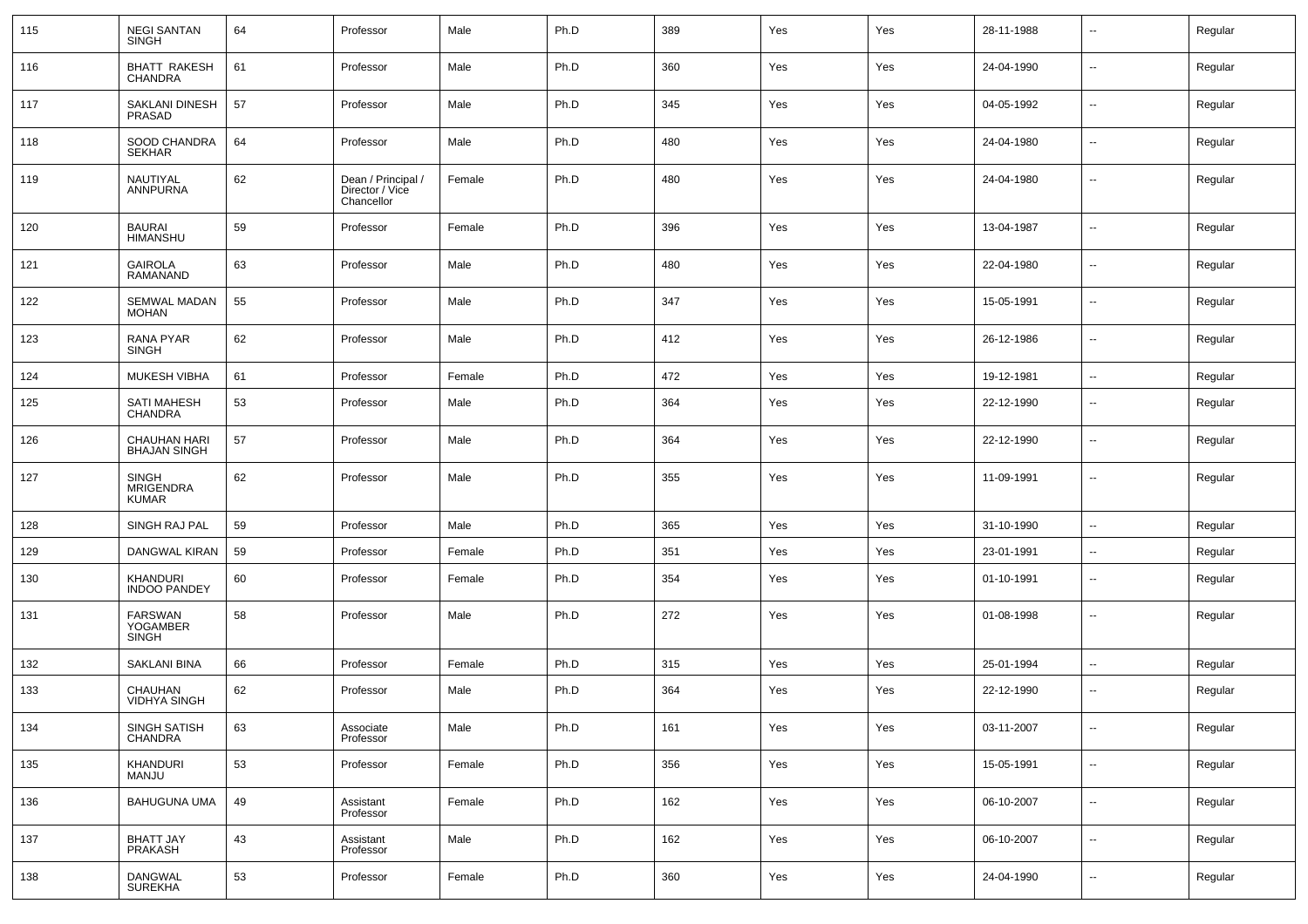| 139 | RANA MANJULA                                    | 56 | Professor              | Female | Ph.D       | 403 | Yes | Yes | 26-09-1987 | $\overline{\phantom{a}}$ | Regular |
|-----|-------------------------------------------------|----|------------------------|--------|------------|-----|-----|-----|------------|--------------------------|---------|
| 140 | <b>GHILDIAL</b><br><b>VINEET</b>                | 64 | Professor              | Female | Ph.D       | 419 | Yes | Yes | 13-04-1987 | $\overline{\phantom{a}}$ | Regular |
| 141 | DANGWAL ASHA<br>RAM                             | 65 | Professor              | Male   | Ph.D       | 496 | Yes | Yes | 26-12-1979 | $\overline{\phantom{a}}$ | Regular |
| 142 | <b>JUGRAN</b><br><b>MRIDULA</b>                 | 62 | Professor              | Female | Ph.D       | 483 | Yes | Yes | 24-01-1980 | $\overline{\phantom{a}}$ | Regular |
| 143 | <b>KALA RAKESH</b><br><b>KUMAR</b>              | 65 | Associate<br>Professor | Male   | M. Phil    | 511 | Yes | Yes | 06-09-1978 | $\overline{\phantom{a}}$ | Regular |
| 144 | SHAKUNTALA                                      | 60 | Professor              | Female | Ph.D       | 403 | Yes | Yes | 28-09-1987 | $\overline{\phantom{a}}$ | Regular |
| 145 | CHAUHAN<br><b>KAMLA</b>                         | 59 | Professor              | Female | Ph.D       | 416 | Yes | Yes | 20-04-1987 | $\overline{\phantom{a}}$ | Regular |
| 146 | PANDEY ASHA                                     | 61 | Professor              | Female | Ph.D       | 401 | Yes | Yes | 14-11-1987 | $\overline{\phantom{a}}$ | Regular |
| 147 | <b>GUPTA MONIKA</b>                             | 51 | Professor              | Female | Ph.D       | 315 | Yes | Yes | 25-01-1994 | $\overline{\phantom{a}}$ | Regular |
| 148 | <b>BISHT DHAN</b><br><b>SINGH</b>               | 56 | Professor              | Male   | Ph.D       | 347 | Yes | Yes | 15-05-1991 | $\overline{\phantom{a}}$ | Regular |
| 149 | <b>KUMAR DEEPAK</b>                             | 45 | Professor              | Male   | Ph.D       | 144 | Yes | Yes | 22-04-2008 | $\overline{\phantom{a}}$ | Regular |
| 150 | <b>BISHT GUDDI</b>                              | 45 | Assistant<br>Professor | Female | Ph.D       | 195 | Yes | Yes | 31-12-2004 | $\overline{\phantom{a}}$ | Regular |
| 151 | JAYASWAL<br>SUDHANSHU                           | 59 | Associate<br>Professor | Male   | Ph.D       | 343 | Yes | Yes | 24-09-1992 | $\overline{\phantom{a}}$ | Regular |
| 152 | <b>GUPTA</b><br><b>ASHUTOSH</b>                 | 38 | Assistant<br>Professor | Male   | Ph.D       | 144 | Yes | Yes | 02-04-2008 | $\overline{\phantom{a}}$ | Regular |
| 153 | <b>BAGRI SATISH</b><br><b>CHANDRA</b>           | 63 | Professor              | Male   | Ph.D       | 482 | Yes | Yes | 04-02-1980 | $\overline{\phantom{a}}$ | Regular |
| 154 | <b>GUPTA SHIV</b><br><b>KUMAR</b>               | 54 | Professor              | Male   | Ph.D       | 315 | Yes | Yes | 29-01-1994 | $\sim$                   | Regular |
| 155 | <b>DHODI RAKESH</b><br><b>KUMAR</b>             | 48 | Associate<br>Professor | Male   | Ph.D       | 226 | Yes | Yes | 09-06-2001 | $\sim$                   | Regular |
| 156 | <b>DHODI RASHMI</b>                             | 43 | Associate<br>Professor | Female | Ph.D       | 226 | Yes | Yes | 09-06-2001 | $\overline{\phantom{a}}$ | Regular |
| 157 | <b>MAMGAIN</b><br>PRADEEP                       | 48 | Assistant<br>Professor | Male   | Ph.D       | 102 | Yes | Yes | 01-10-2012 | $\sim$                   | Regular |
| 158 | <b>ELANGBAM</b><br><b>BINODINI DEVI</b>         | 35 | Assistant<br>Professor | Female | Ph.D       | 102 | Yes | Yes | 09-10-2012 | $\sim$                   | Regular |
| 159 | <b>GAJAKOSH</b><br>ARVIND<br>RAMACHANDRA        | 37 | Assistant<br>Professor | Male   | <b>NET</b> | 102 | Yes | Yes | 09-10-2012 | $\overline{\phantom{a}}$ | Regular |
| 160 | JAISWAL<br><b>RACHANA</b>                       | 33 | Assistant<br>Professor | Female | <b>NET</b> | 102 | Yes | Yes | 10-10-2012 | $\overline{\phantom{a}}$ | Regular |
| 161 | <b>KURUVA</b><br><b>MAHENDRA</b><br><b>BABU</b> | 33 | Assistant<br>Professor | Male   | Ph.D       | 102 | Yes | Yes | 15-10-2012 | $\overline{\phantom{a}}$ | Regular |
| 162 | <b>KUMAR</b><br>SURENDRA                        | 42 | Assistant<br>Professor | Male   | Ph.D       | 101 | Yes | Yes | 21-11-2012 | $\overline{\phantom{a}}$ | Regular |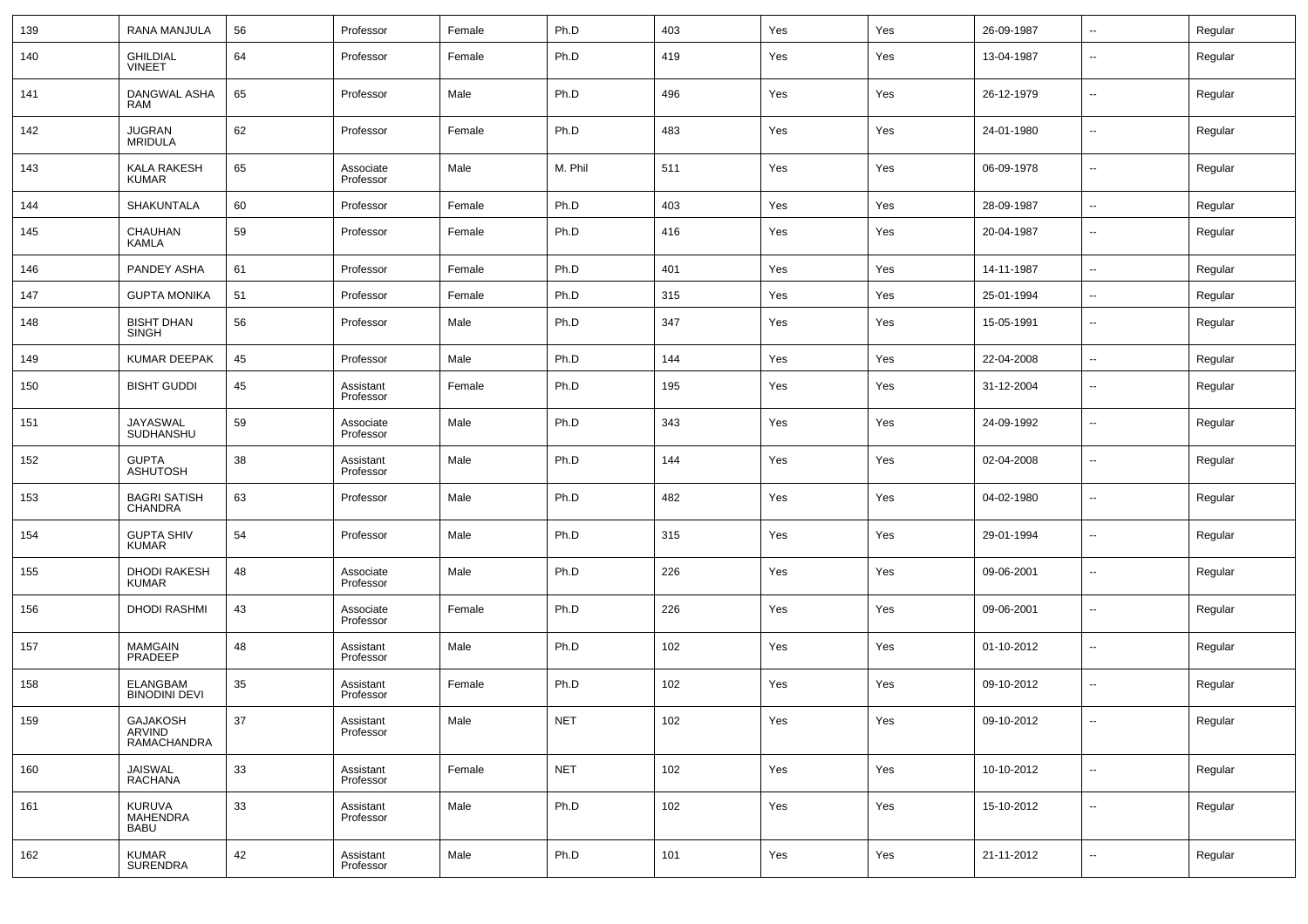| 163 | <b>KASHYAP</b><br><b>MONIKA</b>                   | 35 | Assistant<br>Professor | Female | Ph.D       | 100 | Yes | Yes | 05-12-2012 | $\overline{\phantom{a}}$ | Regular |
|-----|---------------------------------------------------|----|------------------------|--------|------------|-----|-----|-----|------------|--------------------------|---------|
| 164 | <b>DOBRIYAL</b><br><b>ANOOP KUMAR</b>             | 61 | Professor              | Male   | Ph.D       | 417 | Yes | Yes | 28-07-1986 | $\sim$                   | Regular |
| 165 | ZAIDI REHNA                                       | 58 | Professor              | Female | Ph.D       | 347 | Yes | Yes | 15-05-1991 | $\sim$                   | Regular |
| 166 | <b>KALA RAKESH</b>                                | 60 | Professor              | Male   | Ph.D       | 347 | Yes | Yes | 15-05-1991 | $\sim$                   | Regular |
| 167 | <b>GUPTA</b><br><b>SUBHASH</b><br>CHANDRA         | 61 | Professor              | Male   | Ph.D       | 382 | Yes | Yes | 21-06-1988 | $\sim$                   | Regular |
| 168 | RUDOLA ANITA                                      | 56 | Professor              | Female | Ph.D       | 355 | Yes | Yes | 11-09-1991 | $\sim$                   | Regular |
| 169 | <b>BISHT</b><br>MAHAVEER<br><b>SINGH</b>          | 60 | Professor              | Male   | Ph.D       | 354 | Yes | Yes | 03-10-1991 | --                       | Regular |
| 170 | <b>BADONI</b><br>PRABHAKAR<br>PRASAD              | 57 | Professor              | Male   | Ph.D       | 347 | Yes | Yes | 15-05-1991 | ш.                       | Regular |
| 171 | <b>DANGWAL</b><br><b>RAJESH</b>                   | 55 | Professor              | Male   | Ph.D       | 352 | Yes | Yes | 15-05-1991 | $\sim$                   | Regular |
| 172 | <b>GAIROLA UMESH</b><br><b>CHANDRA</b>            | 55 | Professor              | Male   | Ph.D       | 335 | Yes | Yes | 09-05-1992 | $\overline{\phantom{a}}$ | Regular |
| 173 | <b>BARTHWAL</b><br><b>JAIJEET</b>                 | 56 | Associate<br>Professor | Male   | M.A        | 351 | Yes | Yes | 14-08-1991 | $\overline{\phantom{a}}$ | Regular |
| 174 | SINHA PIYUSH                                      | 52 | Professor              | Male   | Ph.D       | 331 | Yes | Yes | 01-09-1993 | $\overline{\phantom{a}}$ | Regular |
| 175 | <b>VERMA VINAY</b><br><b>KUMAR</b>                | 52 | Associate<br>Professor | Male   | M.A        | 355 | Yes | Yes | 07-09-1991 | $\sim$                   | Regular |
| 176 | <b>RAWAT ARUN</b><br><b>SINGH</b>                 | 51 | Professor              | Male   | Ph.D       | 331 | Yes | Yes | 08-09-1993 | --                       | Regular |
| 177 | <b>GAIROLA</b><br><b>SURESH</b><br><b>CHANDRA</b> | 53 | Professor              | Male   | Ph.D       | 355 | Yes | Yes | 01-09-1991 | --                       | Regular |
| 178 | RAWAT POONAM<br><b>BISHT</b>                      | 46 | Associate<br>Professor | Female | Ph.D       | 180 | Yes | Yes | 11-04-2005 | $\sim$                   | Regular |
| 179 | <b>NEGI RAJENDRA</b><br><b>SINGH</b>              | 61 | Professor              | Male   | Ph.D       | 223 | Yes | Yes | 22-12-1990 | $\overline{\phantom{a}}$ | Regular |
| 180 | NAITHANI REKHA                                    | 58 | Professor              | Female | Ph.D       | 417 | Yes | Yes | 28-07-1986 | $\overline{\phantom{a}}$ | Regular |
| 181 | <b>KOTNALA</b><br>CHANDRA<br><b>BHANU</b>         | 53 | Assistant<br>Professor | Male   | Ph.D       | 157 | Yes | Yes | 06-03-2007 | ۰.                       | Regular |
| 182 | <b>PUROHIT</b><br>MAHESH<br><b>CHANDRA</b>        | 52 | Assistant<br>Professor | Male   | Ph.D       | 157 | Yes | Yes | 06-03-2007 | $\sim$                   | Regular |
| 183 | PRAKASH RAM                                       | 50 | Assistant<br>Professor | Male   | Ph.D       | 157 | Yes | Yes | 09-03-2007 | $\overline{\phantom{a}}$ | Regular |
| 184 | KOUNDAL LAXMI<br><b>DANOSI</b>                    | 44 | Assistant<br>Professor | Female | <b>NET</b> | 157 | Yes | Yes | 06-03-2007 | $\overline{\phantom{a}}$ | Regular |
| 185 | DOBRIYAL<br><b>KUSUM</b>                          | 58 | Assistant<br>Professor | Female | Ph.D       | 162 | Yes | Yes | 06-10-2007 | $\sim$                   | Regular |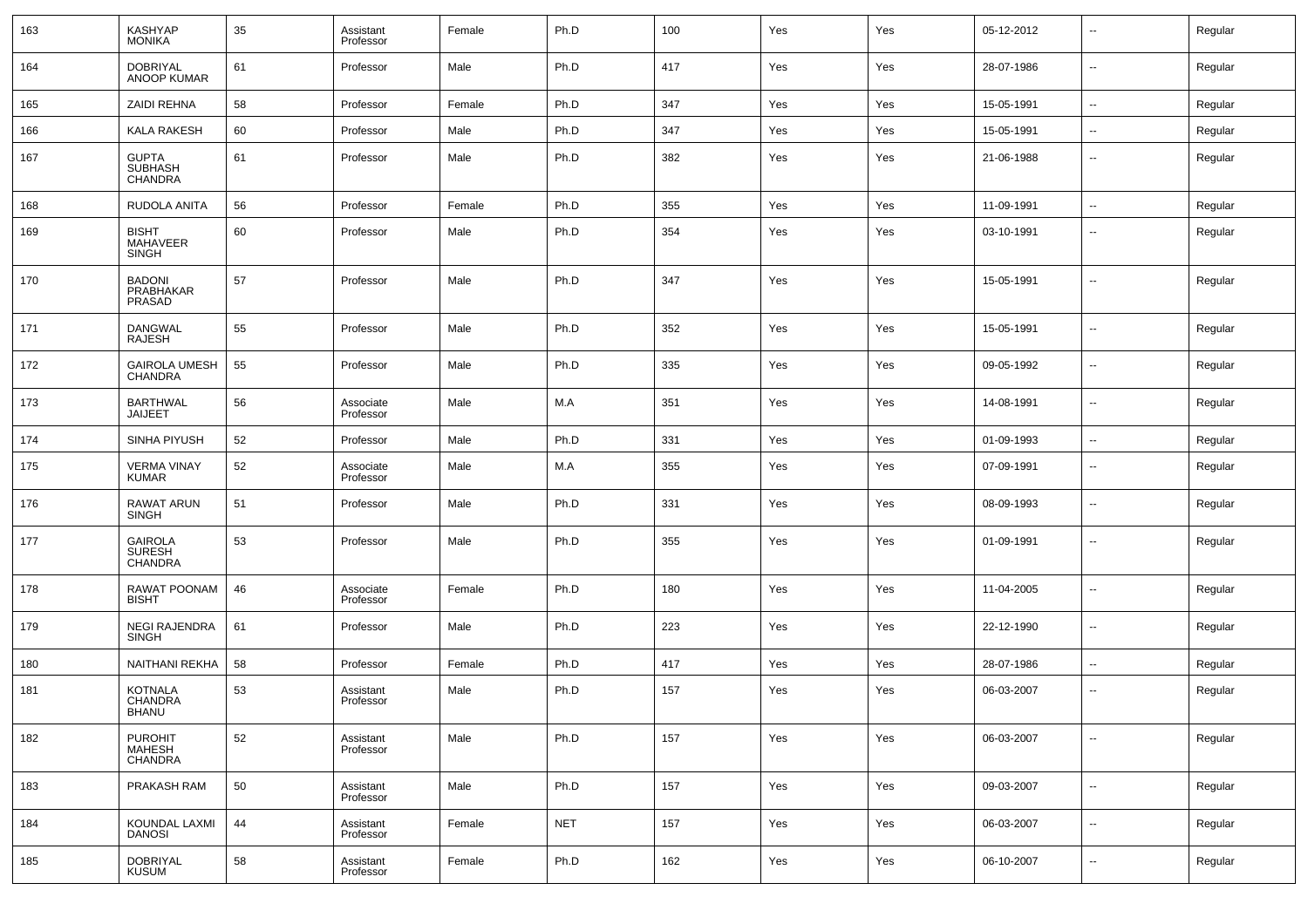| 186 | <b>BHARTI MOHAN</b><br><b>CHANDRA</b> | 43 | Assistant<br>Professor | Male   | Ph.D | 165 | Yes | Yes | 06-03-2007 | --                       | Regular |
|-----|---------------------------------------|----|------------------------|--------|------|-----|-----|-----|------------|--------------------------|---------|
| 187 | KANDARI<br>PRASHANT                   | 40 | Assistant<br>Professor | Male   | Ph.D | 162 | Yes | Yes | 06-10-2007 | --                       | Regular |
| 188 | <b>MISHRA KUSUM</b>                   | 63 | Professor              | Female | Ph.D | 483 | Yes | Yes | 24-01-1980 | $\overline{\phantom{a}}$ | Regular |
| 189 | BHATT<br><b>HARSHPATI</b>             | 64 | Professor              | Male   | Ph.D | 511 | Yes | Yes | 08-09-1978 | $\overline{\phantom{a}}$ | Regular |
| 190 | KAINTURA<br>DHURV SINGH               | 55 | Professor              | Male   | Ph.D | 358 | Yes | Yes | 24-04-1990 | --                       | Regular |
| 191 | AGARWAL B K                           | 64 | Professor              | Male   | Ph.D | 511 | Yes | Yes | 12-09-1978 | $\overline{\phantom{a}}$ | Regular |
| 192 | AGARWAL<br>RAJENDRA<br>KUMAR          | 63 | Professor              | Male   | Ph.D | 495 | Yes | Yes | 31-12-1979 | --                       | Regular |
| 193 | SEMALTY P D                           | 58 | Professor              | Male   | Ph.D | 411 | Yes | Yes | 03-01-1987 | $\overline{\phantom{a}}$ | Regular |
| 194 | SINGH RAM<br><b>DULHAR</b>            | 65 | Professor              | Male   | Ph.D | 385 | Yes | Yes | 03-05-1985 | --                       | Regular |
| 195 | <b>GODIYAL SUNITA</b>                 | 55 | Professor              | Female | Ph.D | 364 | Yes | Yes | 22-12-1990 | $\overline{\phantom{a}}$ | Regular |
| 196 | PANDEY ASHOK<br><b>KUMAR</b>          | 60 | Professor              | Male   | Ph.D | 382 | Yes | Yes | 21-06-1988 | --                       | Regular |
| 197 | SINGH INDIRA                          | 55 | Associate<br>Professor | Female | Ph.D | 355 | Yes | Yes | 11-09-1991 | --                       | Regular |
| 198 | PANT PRABHA                           | 65 | Professor              | Female | Ph.D | 536 | Yes | Yes | 10-08-1976 | $\overline{\phantom{a}}$ | Regular |
| 199 | PANT ARUN                             | 63 | Associate<br>Professor | Male   | Ph.D | 495 | Yes | Yes | 10-01-1980 | $\overline{\phantom{a}}$ | Regular |
| 200 | <b>BISHT BALWANT</b><br>SINGH         | 63 | Professor              | Male   | Ph.D | 495 | Yes | Yes | 28-07-1986 | $\overline{\phantom{a}}$ | Regular |
| 201 | AGARWAL<br><b>NARESH KUMAR</b>        | 59 | Professor              | Male   | Ph.D | 344 | Yes | Yes | 19-08-1992 | --                       | Regular |
| 202 | RAMOLA KHIM<br>SINGH                  | 65 | Professor              | Male   | Ph.D | 396 | Yes | Yes | 13-04-1987 | $\overline{\phantom{a}}$ | Regular |
| 203 | SHARMA<br><b>SUBODH KUMAR</b>         | 56 | Professor              | Male   | Ph.D | 347 | Yes | Yes | 15-05-1991 | $\overline{\phantom{a}}$ | Regular |
| 204 | <b>KUMAR SUBODH</b>                   | 57 | Professor              | Male   | Ph.D | 332 | Yes | Yes | 17-08-1993 | --                       | Regular |
| 205 | THAPLIYAL<br>ANAND BALABH             | 53 | Professor              | Male   | Ph.D | 309 | Yes | Yes | 31-01-1995 |                          | Regular |
| 206 | NEGI JAYDEV<br>SINGH                  | 57 | Associate<br>Professor | Male   | Ph.D | 360 | Yes | Yes | 24-04-1990 | $\overline{\phantom{a}}$ | Regular |
| 207 | PANDEY<br>DHIRENDRA<br><b>KUMAR</b>   | 62 | Professor              | Male   | Ph.D | 419 | Yes | Yes | 09-05-1985 | Щ,                       | Regular |
| 208 | SINGH KALSESH<br>PATI                 | 64 | Associate<br>Professor | Male   | Ph.D | 417 | Yes | Yes | 28-07-1986 | Щ,                       | Regular |
| 209 | PADIYAR<br><b>GEETALI</b>             | 58 | Professor              | Female | Ph.D | 364 | Yes | Yes | 22-12-1990 | $\overline{\phantom{a}}$ | Regular |
| 210 | <b>RAWAT RUKMA</b>                    | 65 | Professor              | Female | Ph.D | 265 | Yes | Yes | 28-03-1998 | н.                       | Regular |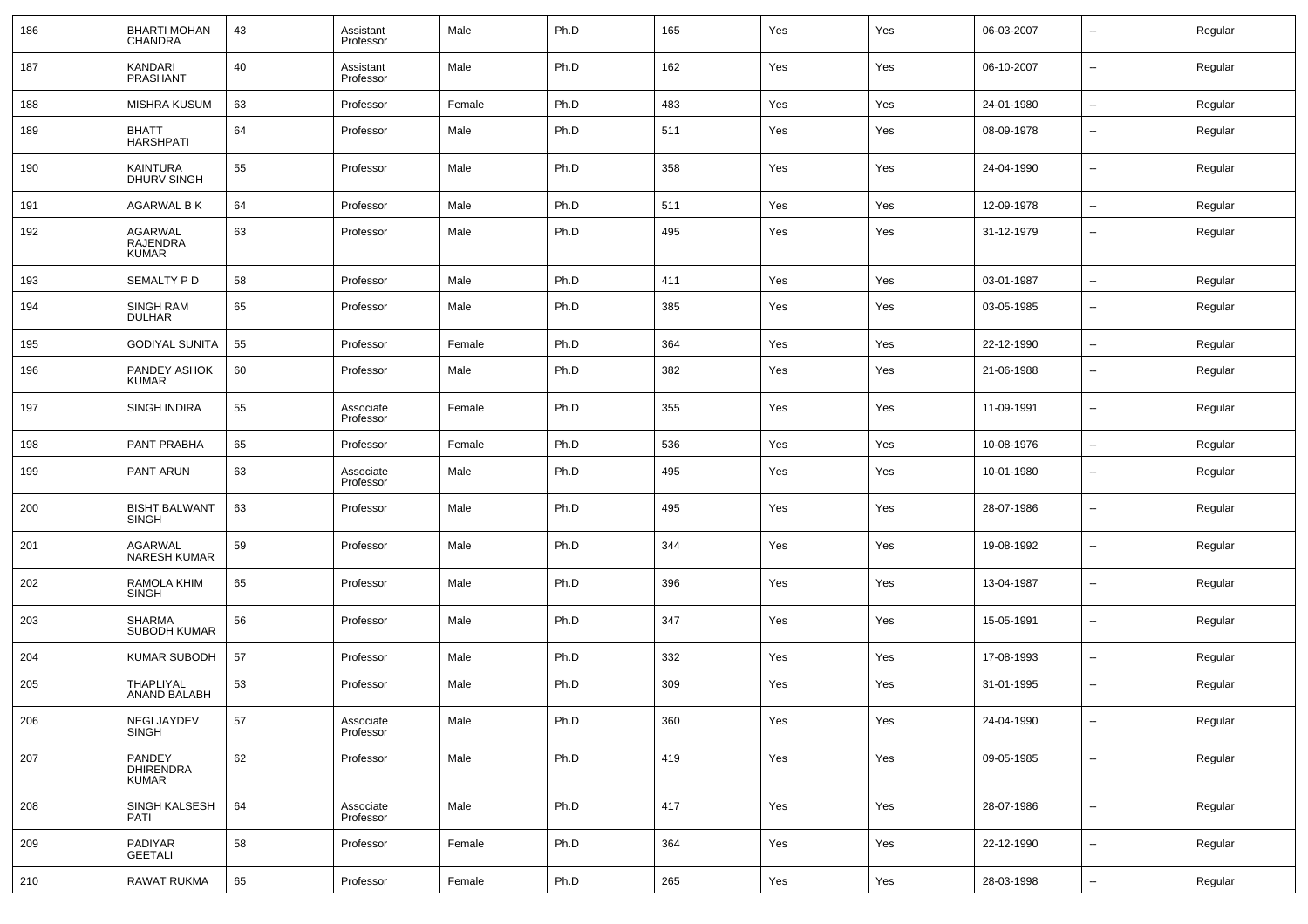| 211 | RAMOLA<br>RAKESH CHAND                          | 57 | Professor              | Male   | Ph.D       | 342 | Yes | Yes | 23-10-1992 | $\sim$                   | Regular |
|-----|-------------------------------------------------|----|------------------------|--------|------------|-----|-----|-----|------------|--------------------------|---------|
| 212 | <b>BOURAI ABHAY</b><br>ANAND                    | 54 | Professor              | Male   | Ph.D       | 342 | Yes | Yes | 23-10-1992 | $\sim$                   | Regular |
| 213 | <b>RANA</b><br>JAGMOHAN<br><b>SINGH</b>         | 55 | Professor              | Male   | Ph.D       | 314 | Yes | Yes | 17-02-1994 | $\sim$                   | Regular |
| 214 | <b>NEGI</b><br><b>MONMOHAN</b><br><b>SINGH</b>  | 60 | Professor              | Male   | Ph.D       | 335 | Yes | Yes | 15-05-1991 | ш.                       | Regular |
| 215 | <b>BISHT SUMAN</b>                              | 63 | Professor              | Female | Ph.D       | 359 | Yes | Yes | 14-05-1990 | ш.                       | Regular |
| 216 | <b>JANGWAN JEET</b><br><b>SINGH</b>             | 50 | Professor              | Male   | Ph.D       | 347 | Yes | Yes | 15-05-1991 | $\overline{\phantom{a}}$ | Regular |
| 217 | <b>JOSHI VEENA</b>                              | 54 | Professor              | Female | Ph.D       | 347 | Yes | Yes | 15-05-1991 | $\overline{\phantom{a}}$ | Regular |
| 218 | SINGH VIDYA<br>SAGAR                            | 55 | Professor              | Male   | Ph.D       | 303 | Yes | Yes | 25-01-1994 | $\sim$                   | Regular |
| 219 | <b>BAGRI</b><br><b>DHRENDRA</b><br><b>SINGH</b> | 54 | Professor              | Male   | Ph.D       | 359 | Yes | Yes | 18-05-1990 | $\sim$                   | Regular |
| 220 | SHARMA DINESH<br><b>KUMAR</b>                   | 52 | Professor              | Male   | Ph.D       | 163 | Yes | Yes | 29-03-2007 | $\overline{\phantom{a}}$ | Regular |
| 221 | <b>JOSHI</b><br><b>SURENDRA</b>                 | 63 | Associate<br>Professor | Male   | Ph.D       | 271 | Yes | Yes | 21-09-1998 | $\overline{\phantom{a}}$ | Regular |
| 222 | RAWAT KUNWAR<br><b>SINGH</b>                    | 51 | Professor              | Male   | Ph.D       | 257 | Yes | Yes | 30-11-1999 | $\overline{\phantom{a}}$ | Regular |
| 223 | KUMAR KRISHAN                                   | 54 | Associate<br>Professor | Male   | Ph.D       | 272 | Yes | Yes | 10-08-1996 | $\overline{\phantom{a}}$ | Regular |
| 224 | KUMAR DEEPAK                                    | 53 | Assistant<br>Professor | Male   | <b>NET</b> | 344 | Yes | Yes | 07-08-1992 | $\overline{\phantom{a}}$ | Regular |
| 225 | SHAH ARCHANA                                    | 54 | Associate<br>Professor | Female | Ph.D       | 264 | Yes | Yes | 25-04-1998 | $\overline{\phantom{a}}$ | Regular |
| 226 | PETWAL<br>KAILASH<br>CHANDRA                    | 52 | Assistant<br>Professor | Male   | Ph.D       | 157 | Yes | Yes | 06-03-2007 | $\overline{\phantom{a}}$ | Regular |
| 227 | DANGWAL LAKHI<br>RAM                            | 51 | Assistant<br>Professor | Male   | Ph.D       | 165 | Yes | Yes | 06-03-2007 | --                       | Regular |
| 228 | <b>SATI</b><br>MADHUSUDAN                       | 58 | Assistant<br>Professor | Male   | Ph.D       | 177 | Yes | Yes | 15-07-2006 | $\overline{\phantom{a}}$ | Regular |
| 229 | NAITHANI<br>NAGENDRA<br>PRASAD                  | 59 | Assistant<br>Professor | Male   | Ph.D       | 157 | Yes | Yes | 06-03-2007 | $\sim$                   | Regular |
| 230 | ARYA<br>NARENDRA<br>KUMAR                       | 43 | Assistant<br>Professor | Male   | Ph.D       | 162 | Yes | Yes | 18-10-2007 | $\sim$                   | Regular |
| 231 | GODIYAL<br>RAKESH<br><b>BHUSHAN</b>             | 63 | Assistant<br>Professor | Male   | Ph.D       | 177 | Yes | Yes | 15-07-2006 | $\overline{\phantom{a}}$ | Regular |
| 232 | SINGH<br>RAVINDRA                               | 43 | Assistant<br>Professor | Male   | Ph.D       | 164 | Yes | Yes | 24-03-2007 | $\sim$                   | Regular |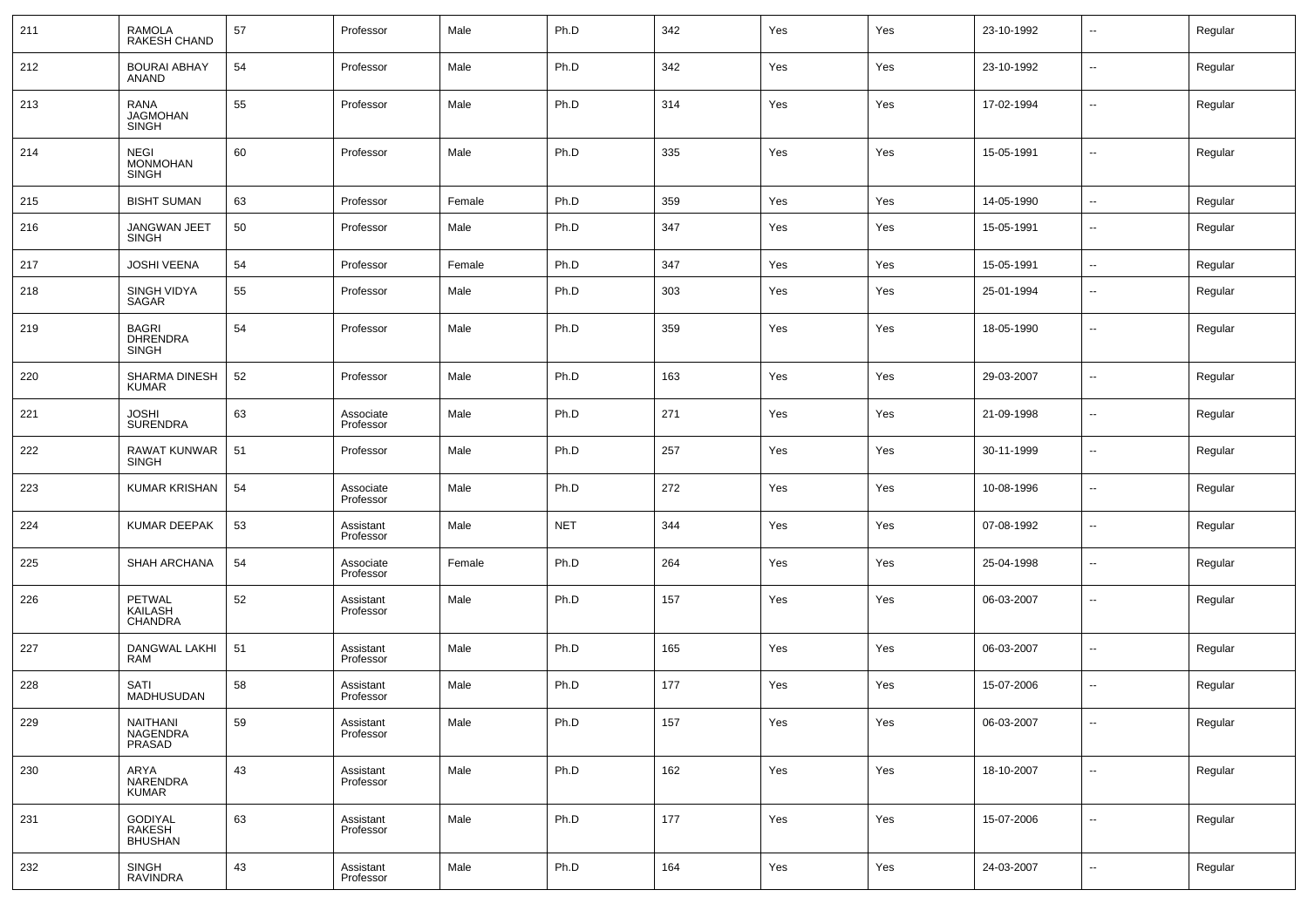| 233 | CHADHA<br>SANJEEV<br><b>KUMAR</b>   | 45 | Assistant<br>Professor | Male   | Ph.D       | 157 | Yes | Yes | 06-03-2007 | $\overline{\phantom{a}}$ | Regular                |
|-----|-------------------------------------|----|------------------------|--------|------------|-----|-----|-----|------------|--------------------------|------------------------|
| 234 | <b>LAL SHANKAR</b>                  | 42 | Assistant<br>Professor | Male   | Ph.D       | 162 | Yes | Yes | 11-10-2007 | $\overline{\phantom{a}}$ | Regular                |
| 235 | <b>NEGI UMRAV</b><br><b>SINGH</b>   | 51 | Assistant<br>Professor | Male   | Ph.D       | 177 | Yes | Yes | 15-07-2006 | $\overline{\phantom{a}}$ | Regular                |
| 236 | <b>CHATURVEDI</b><br>SUDHIR KUMAR   | 44 | Assistant<br>Professor | Male   | Ph.D       | 89  | Yes | Yes | 07-06-2013 | $\overline{\phantom{a}}$ | Regular                |
| 237 | YADAV ALOK<br><b>KUMAR</b>          | 37 | Assistant<br>Professor | Male   | <b>NET</b> | 82  | Yes | Yes | 07-06-2013 | $\overline{\phantom{a}}$ | Regular                |
| 238 | <b>GULERIA VISHAL</b>               | 44 | Assistant<br>Professor | Male   | Ph.D       | 87  | Yes | Yes | 16-08-2013 | $\overline{\phantom{a}}$ | Regular                |
| 239 | <b>KUMAR VIJAY</b><br>JYOTI         | 45 | Associate<br>Professor | Male   | Ph.D       | 12  | Yes | Yes | 31-12-2004 | $\overline{\phantom{a}}$ | Adhoc /<br>Contractual |
| 240 | <b>SEMALTY AJAY</b>                 | 41 | Assistant<br>Professor | Male   | Ph.D       | 12  | Yes | Yes | 01-01-2005 | $\overline{\phantom{a}}$ | Adhoc /<br>Contractual |
| 241 | <b>BISHOYI ARUN</b><br><b>KUMAR</b> | 46 | Assistant<br>Professor | Male   | M. Pharm   | 12  | Yes | Yes | 31-12-2004 | $\overline{\phantom{a}}$ | Adhoc /<br>Contractual |
| 242 | <b>SATI NITIN</b>                   | 40 | Assistant<br>Professor | Male   | Ph.D       | 12  | Yes | Yes | 31-12-2004 | $\overline{\phantom{a}}$ | Adhoc /<br>Contractual |
| 243 | <b>MOHANTY</b><br>LALATENDU         | 48 | Assistant<br>Professor | Male   | M. Pharm   | 12  | Yes | Yes | 31-12-2004 | $\overline{\phantom{a}}$ | Adhoc /<br>Contractual |
| 244 | <b>SEMALTY MONA</b>                 | 40 | Assistant<br>Professor | Female | Ph.D       | 12  | Yes | Yes | 22-01-2005 | $\overline{\phantom{a}}$ | Adhoc /<br>Contractual |
| 245 | <b>BARMOLA</b><br><b>PUNEET</b>     | 45 | Assistant<br>Professor | Male   | M. Pharm   | 12  | Yes | Yes | 31-12-2004 | --                       | Adhoc /<br>Contractual |
| 246 | <b>SAKLANI SARLA</b>                | 55 | Assistant<br>Professor | Female | Ph.D       | 12  | Yes | Yes | 21-05-2007 | $\overline{\phantom{a}}$ | Adhoc /<br>Contractual |
| 247 | <b>SATI HEMLATA</b>                 | 43 | Assistant<br>Professor | Female | Ph.D       | 12  | Yes | Yes | 31-07-2007 | $\overline{\phantom{a}}$ | Adhoc /<br>Contractual |
| 248 | THAPLIYAL<br>SOMESH                 | 41 | Assistant<br>Professor | Male   | Ph.D       | 12  | Yes | Yes | 04-08-2007 | --                       | Adhoc /<br>Contractual |
| 249 | <b>UNIYAL MANISH</b>                | 43 | Other                  | Male   | Ph.D       | 155 | Yes | Yes | 19-05-2007 | $\overline{\phantom{a}}$ | Regular                |
| 250 | SATI SARASWATI<br><b>PRASAD</b>     | 54 | Other                  | Male   | Ph.D       | 274 | Yes | Yes | 10-06-2008 | $\overline{\phantom{a}}$ | Regular                |
| 251 | PUROHIT VIJAY<br>KANT               | 46 | Other                  | Male   | Ph.D       | 144 | Yes | Yes | 31-03-2008 | $\overline{\phantom{a}}$ | Regular                |
| 252 | JAYERA<br>BIRENDRA<br>SINGH         | 52 | Other                  | Male   | Ph.D       | 226 | Yes | Yes | 09-06-2001 | ۰.                       | Regular                |
| 253 | BIST VIJAY<br>SINGH                 | 52 | Other                  | Male   | Ph.D       | 346 | Yes | Yes | 25-07-1991 | $\overline{\phantom{a}}$ | Regular                |
| 254 | <b>BHANDARI B S</b>                 | 57 | Other                  | Male   | Ph.D       | 334 | Yes | Yes | 05-08-1992 | $\overline{\phantom{a}}$ | Regular                |
| 255 | <b>BISHT</b><br>SURENDRA<br>SINGH   | 51 | Other                  | Male   | Ph.D       | 162 | Yes | Yes | 06-10-2007 | ۰.                       | Regular                |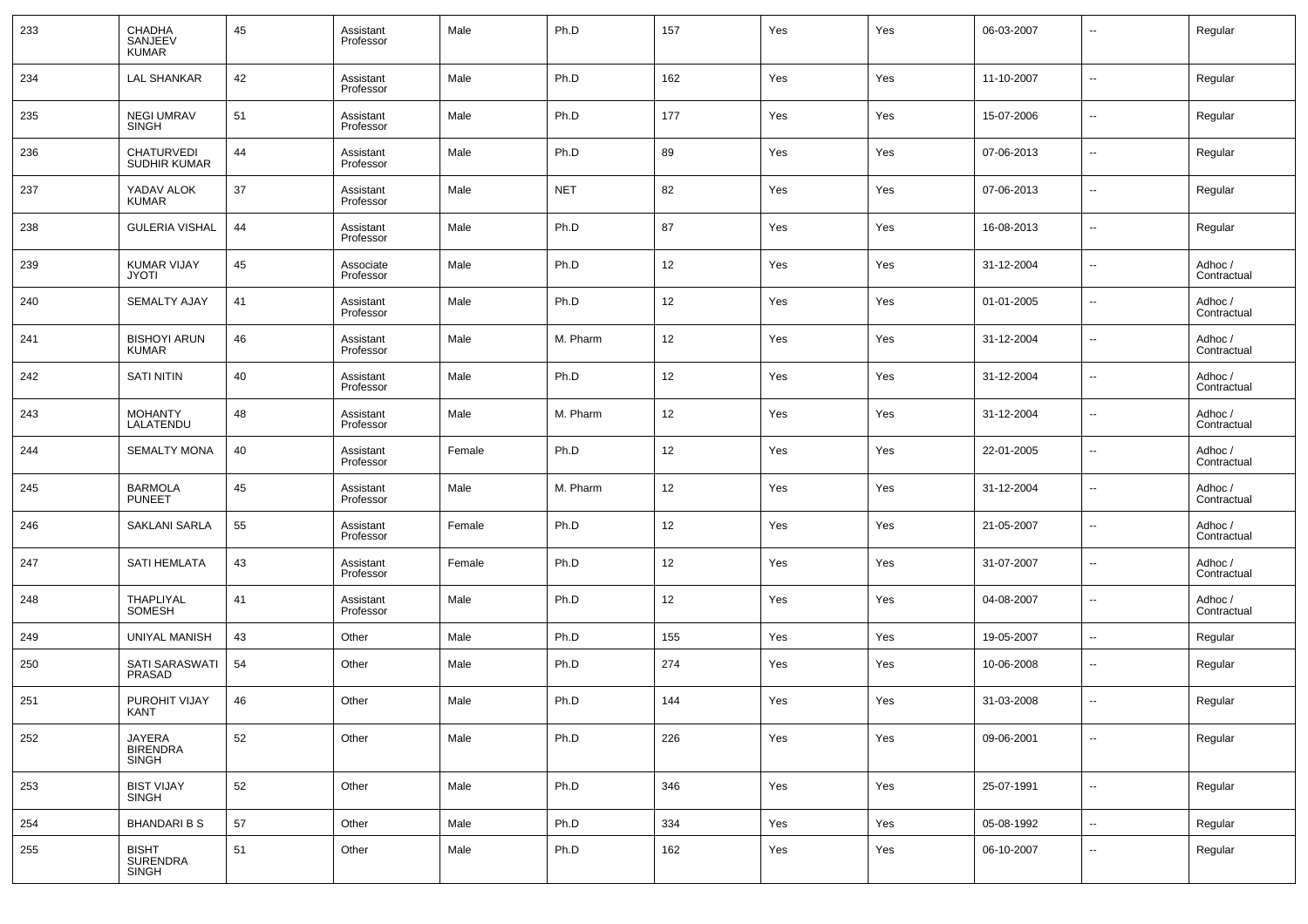| 256 | NAUTIYAL<br>ANANT RAM         | 64 | Professor              | Male   | Ph.D   | 396             | Yes           | Yes | 18-01-1988 | $\overline{\phantom{a}}$ | Regular |
|-----|-------------------------------|----|------------------------|--------|--------|-----------------|---------------|-----|------------|--------------------------|---------|
| 257 | Rakesh Chandra<br>Sundriyal   | 60 | Professor              | Male   | Ph.D   | 5               | No            | Yes | 05-03-2020 | $\overline{\phantom{a}}$ | Regular |
| 258 | RAJNI NAUTIYAL                | 47 | Assistant<br>Professor | Female | Ph.D   | 5               | No            | Yes | 05-03-2020 | $\overline{\phantom{a}}$ | Regular |
| 259 | Prem Bahadur                  | 42 | Associate<br>Professor | Male   | Ph.D   | 5               | No            | Yes | 05-03-2020 | $\overline{\phantom{a}}$ | Regular |
| 260 | Naresh Rana                   | 39 | Assistant<br>Professor | Male   | Ph.D   | 5               | No            | Yes | 05-03-2020 | $\overline{\phantom{a}}$ | Regular |
| 261 | Rakesh Singh                  | 39 | Assistant<br>Professor | Male   | Ph.D   | 5               | No            | Yes | 05-03-2020 | $\overline{\phantom{a}}$ | Regular |
| 262 | Pritam Singh Negi             | 39 | Assistant<br>Professor | Male   | Ph.D   | 5               | No            | Yes | 05-03-2020 | $\overline{\phantom{a}}$ | Regular |
| 263 | Neelam Negi                   | 38 | Assistant<br>Professor | Female | Ph.D   | 5               | No            | Yes | 05-03-2020 | $\overline{\phantom{a}}$ | Regular |
| 264 | Manoj Kumar                   | 34 | Assistant<br>Professor | Male   | Ph.D   | 5               | No            | Yes | 05-03-2020 | $\overline{\phantom{a}}$ | Regular |
| 265 | Khulakpam<br>Naseeruddin Shah | 33 | Assistant<br>Professor | Male   | Ph.D   | 5               | No            | Yes | 05-03-2020 | $\overline{\phantom{a}}$ | Regular |
| 266 | Nagendra Singh<br>Rawat       | 32 | Assistant<br>Professor | Male   | Ph.D   | 5               | No            | Yes | 05-03-2020 | $\overline{\phantom{a}}$ | Regular |
| 267 | Shweta Verma                  | 32 | Assistant<br>Professor | Female | Ph.D   | 5               | No            | Yes | 05-03-2020 | $\overline{\phantom{a}}$ | Regular |
| 268 | Vijay Laxmi                   | 31 | Assistant<br>Professor | Female | Ph.D   | 5               | No            | Yes | 05-03-2020 | $\overline{\phantom{a}}$ | Regular |
| 269 | Kiran Verma                   | 42 | Assistant<br>Professor | Female | Ph.D   | 5               | No            | Yes | 06-03-2020 | $\overline{\phantom{a}}$ | Regular |
| 270 | Om Prakash                    | 40 | Assistant<br>Professor | Male   | Ph.D   | 5               | No            | Yes | 06-03-2020 | $\overline{\phantom{a}}$ | Regular |
| 271 | Naresh Kumar                  | 35 | Assistant<br>Professor | Male   | Ph.D   | 5               | No            | Yes | 06-03-2020 | $\overline{\phantom{a}}$ | Regular |
| 272 | Laxman Singh<br>Kandari       | 44 | Assistant<br>Professor | Male   | Ph.D   | 5               | No            | Yes | 07-03-2020 | $\overline{\phantom{a}}$ | Regular |
| 273 | Jyotsana Sonal                | 32 | Assistant<br>Professor | Female | Ph.D   | 5               | No            | Yes | 13-03-2020 | $\overline{\phantom{a}}$ | Regular |
| 274 | Vijay Prakash<br>Bijlwan      | 29 | Assistant<br>Professor | Male   | M.Tech | 5               | No            | Yes | 16-03-2020 | $\overline{\phantom{a}}$ | Regular |
| 275 | Jitendra Singh                | 42 | Assistant<br>Professor | Male   | Ph.D   | $5\phantom{.0}$ | No            | Yes | 05-03-2020 | $\sim$                   | Regular |
| 276 | Subhash Chandra               | 31 | Assistant<br>Professor | Male   | Ph.D   | $\sqrt{5}$      | $\mathsf{No}$ | Yes | 05-03-2020 | $\overline{\phantom{a}}$ | Regular |
| 277 | <b>Tejpal Singh Bisht</b>     | 31 | Assistant<br>Professor | Male   | Ph.D   | $\overline{5}$  | $\mathsf{No}$ | Yes | 06-03-2020 | $\overline{\phantom{a}}$ | Regular |
| 278 | Rakesh Kumar<br>Maikhuri      | 58 | Professor              | Male   | Ph.D   | $\mathbf{3}$    | $\mathsf{No}$ | Yes | 01-05-2020 | $\overline{\phantom{a}}$ | Regular |